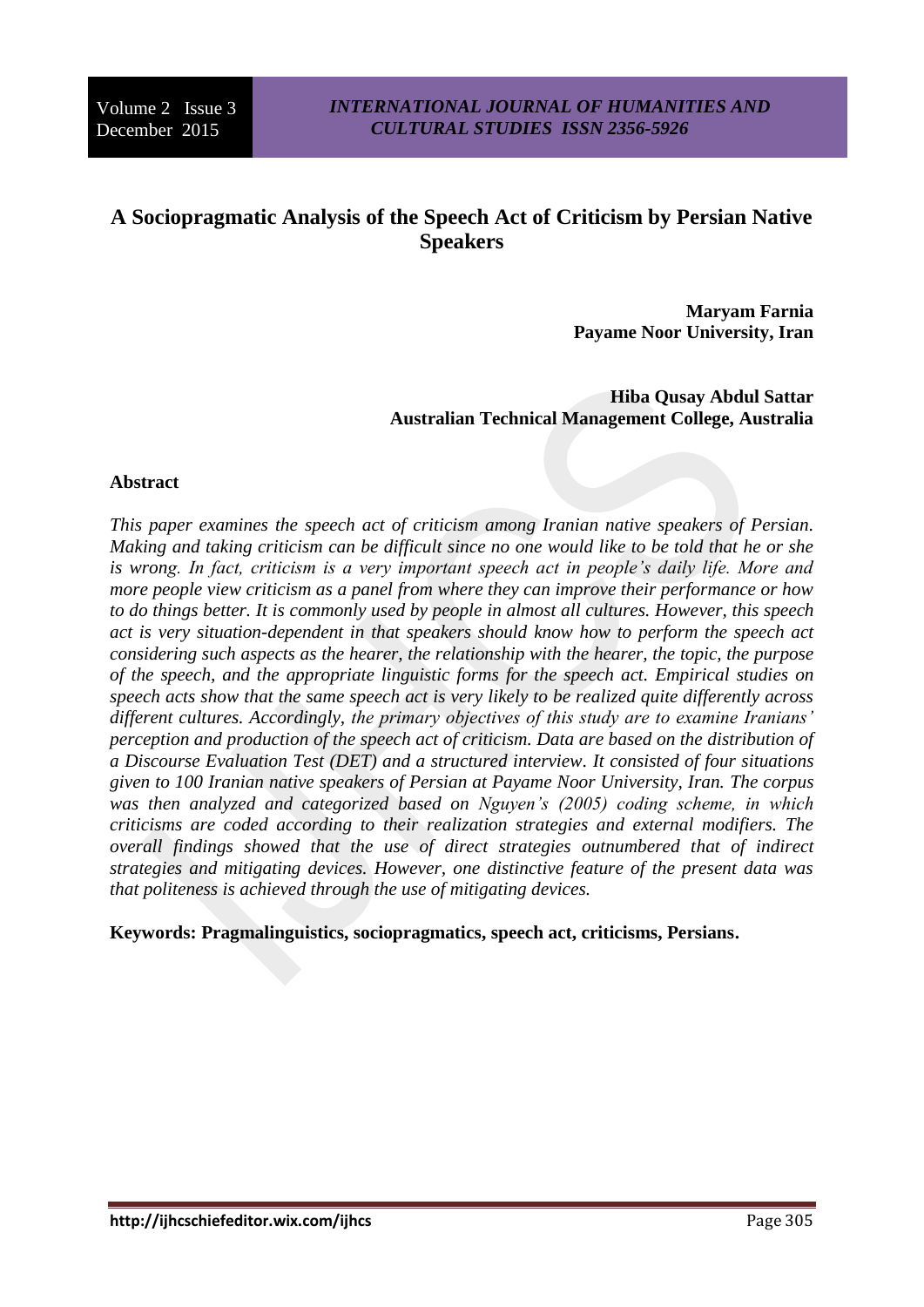### **1. Introduction**

The study of speech acts has been a central concern of pragmatics, especially in crosscultural pragmatics (Blum-Kulka, House & Kasper, 1989, p.2). The present study examines the meaning of utterances that carry the speech act of criticism in different situations. Pragmatics, thus, "is the study of acting by means of language, of doing things with words" (e.g., persuading, refusing, apologising) (Kasper, 1989, p.39).Through the pragmatics of language use, one could better understand how language is used and how it is interpreted in a given context. Accordingly, to be pragmatically competent, a speaker needs to have the ability to "understand and produce socio-pragmatic meanings with pragmalinguistic conventions" (Kasper &Röver, 2005, p.318). In other words, the speaker needs to have "the ability to act and interact by means of language" (Kasper & Röver, 2005, p.317).

The present study focuses on Iranians' perception and production of speech act of criticism. The pragmalinguistic conventions of the speech act of criticism cover three important dimensions: choice of strategy and directness level, choice of internal modification through the addition of mitigating or aggravating modality markers, and choice of external modification by means of supportive moves, introductory or subsequent to the head act. At a sociopragmatic level, the way in which speakers choose to formulate a criticism and, more specifically, the amount and type of modification chosen, has been found to be affected by a number of social and situational/contextual variables. The most widely discussed and tested variables are social variables like the social distance, social power and imposition of the requested act, having been proposed by Brown and Levinson's (1987, 1978) influential model of politeness. The present study focuses on the choice of strategy and directness level and the mitigating function of the dimensions of external modification. Accordingly, the study provides a valuable insight into the Iranian culture. It is believed that this culture has its own unique set of conventions, rules and patterns of communication when performing the speech act of criticism. These reflect the structure of the Iranian society as well as its values

### *1.1. Literature review / Theoretical background*

#### *1.1.1. The speech act of criticism*

The notion of speech acts originates from Austin's (1962) claim that an utterance encodes a specific "act" or function that the speaker wants to achieve by producing the utterance. Min (2008) indicated that based on Austin's analysis of speech act, the performative verb"criticize" denotes the speech act of criticism. However, the utterances were later classified according to a particular categorization as developed by Searle (1979). According to the classification system brought forward by Searle, there are five types of general functions performed by speech acts: declarations, representatives, expressives, directives and commissives. As far as criticism is concerned, it contains the types of declarations, representatives and expressives, excluding directives and commissives". The speech act research over the last two decades has encompassed an increasingly broad range of types of speech acts. From an initial focus on directives (e.g. Ervin-Tripp, 1976; Brown and Levinson, 1978; Bellinger and Gleason, 1982), researchers proceeded to examine positively affective speech acts, such as compliments and apologies (e.g. Olshtain and Cohen, 1983; Holmes,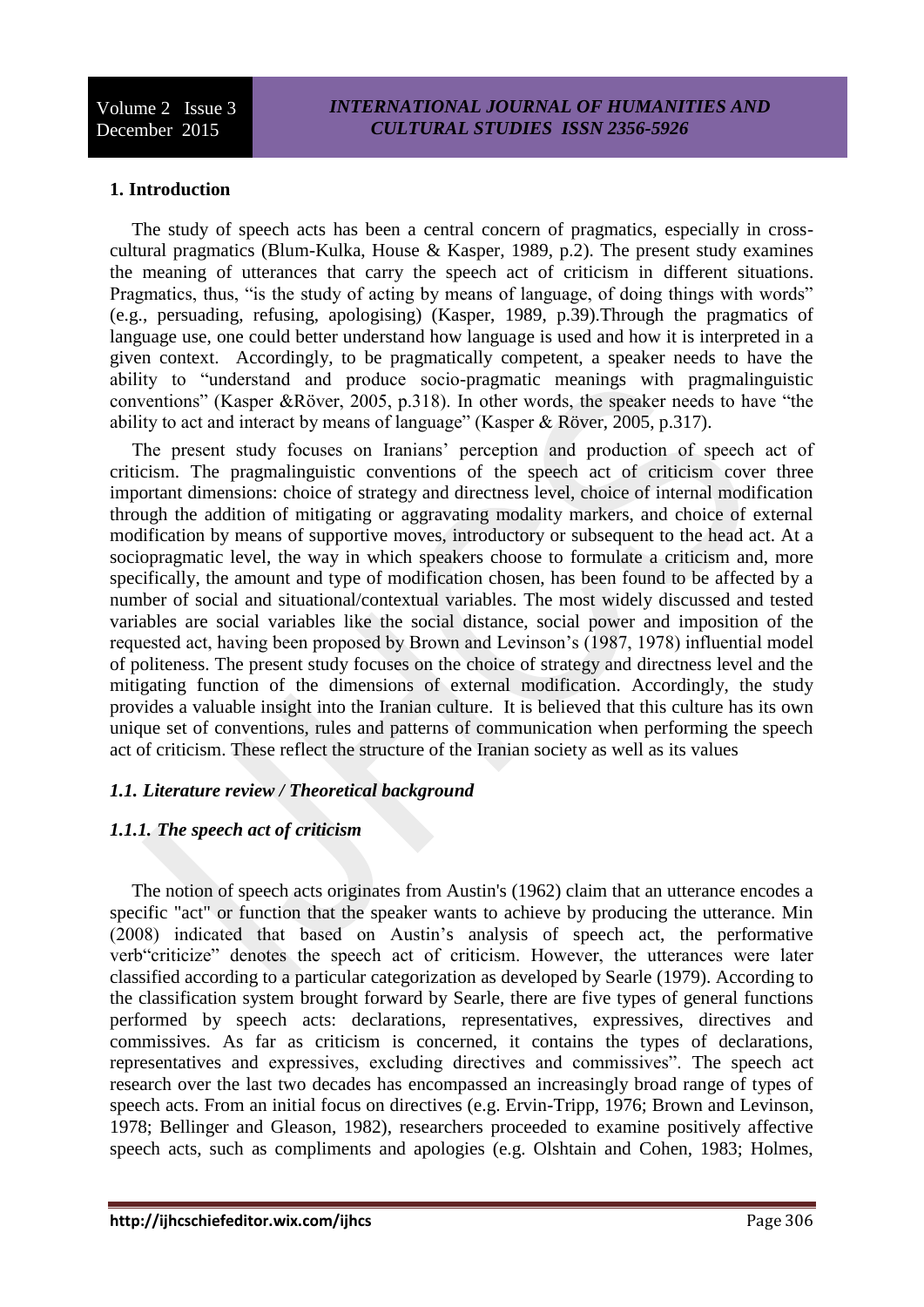1986; Herbert, 1989), as well as more negatively affective acts, such as disagreements (Blum-Kulka et. al, 1989; Georgakopolou, 2001; Scott, 2002).

For this study, the speech act of criticism is selected as a unit of analysis. Min (2008) indicated thatcriticism is an important and indispensable speech act in our daily communication, which is just as important as the compliment, apology, and request. The study is motivated by the fact that there is a need to explore more about the cultural values and norms in non-western cultures such as the Iranian one. The study contributes to the field of cross cultural pragmatics in that it discerns the importance of pragmatics in strategies of Iranians as they perceive and produce the speech act of criticism.

#### *1.1.2. Defining a criticism*

Tracy, Van Dusen and Robinson (1987, p. 56) define criticism as the act of ''finding fault'' which involves giving ''a negative evaluation of a person or an act for which he or she is deemed responsible''. Nguyen (2005) defined criticizing as "an illocutionary act whose illocutionary point is to give negative evaluation of the hearer's (H) actions, choice, words, and products for which he or she may be held responsible" (p.7). This act is performed in the hope of influencing H's future actions for H's betterment as viewed by the speaker (S) or to communicate S's dissatisfaction with or dislike regarding what H has done but without the implicature that what H has done brings undesirable consequences to S (Wierzbicka, 1987). Criticism is similarly defined as "an expression of dissatisfaction or negative comment" (Hyland, 2000, p. 44).

### *1.1.3. Direct/Indirect Criticisms*

As cited earlier, the choice of strategy and directness level is an important dimension of pragmalinguistic conventions of the speech act production. It should be noted that speakers can vary how direct their speech acts are and in so doing communicate less than the literal meaning of what they say and yet still perform the act. The speech act theory makes a distinction between direct and indirect speech acts. Searle (1975, 1979) states that any speech act can be performed indirectly. As Searle states (1975), "The simplest cases of meaning are those in which the speaker utters a sentence and means exactly and *literally* (my italics) what he says." In these cases, there is a direct correlation between the utterance type and its function and giving a direct speech act. Therefore, the utterance 'I criticize' would be a direct speech act because the type and function are related. In that sense, a direct criticism is the direct expression of negative evaluation without reservation. It means that the interlocutor directly points out the hearer's mistakes and demands correction directly instead of beating around the bush, including insulting, threatening, and so on.

In indirect speech acts, the form differs from the function. An indirect speech act, says Searle, is the one that is performed "by means of another" (1979, p.60). Usually, in these cases, the indirect speech act carries meaning in the utterance, but the intended force in the speech act has a secondary meaning as well. As Searle (1975) stated, when a speaker utters a sentence, he does not only mean what he says, but he also means something more.Indirect criticism, in other words, means that the illocutionary force of criticism is uttered by means of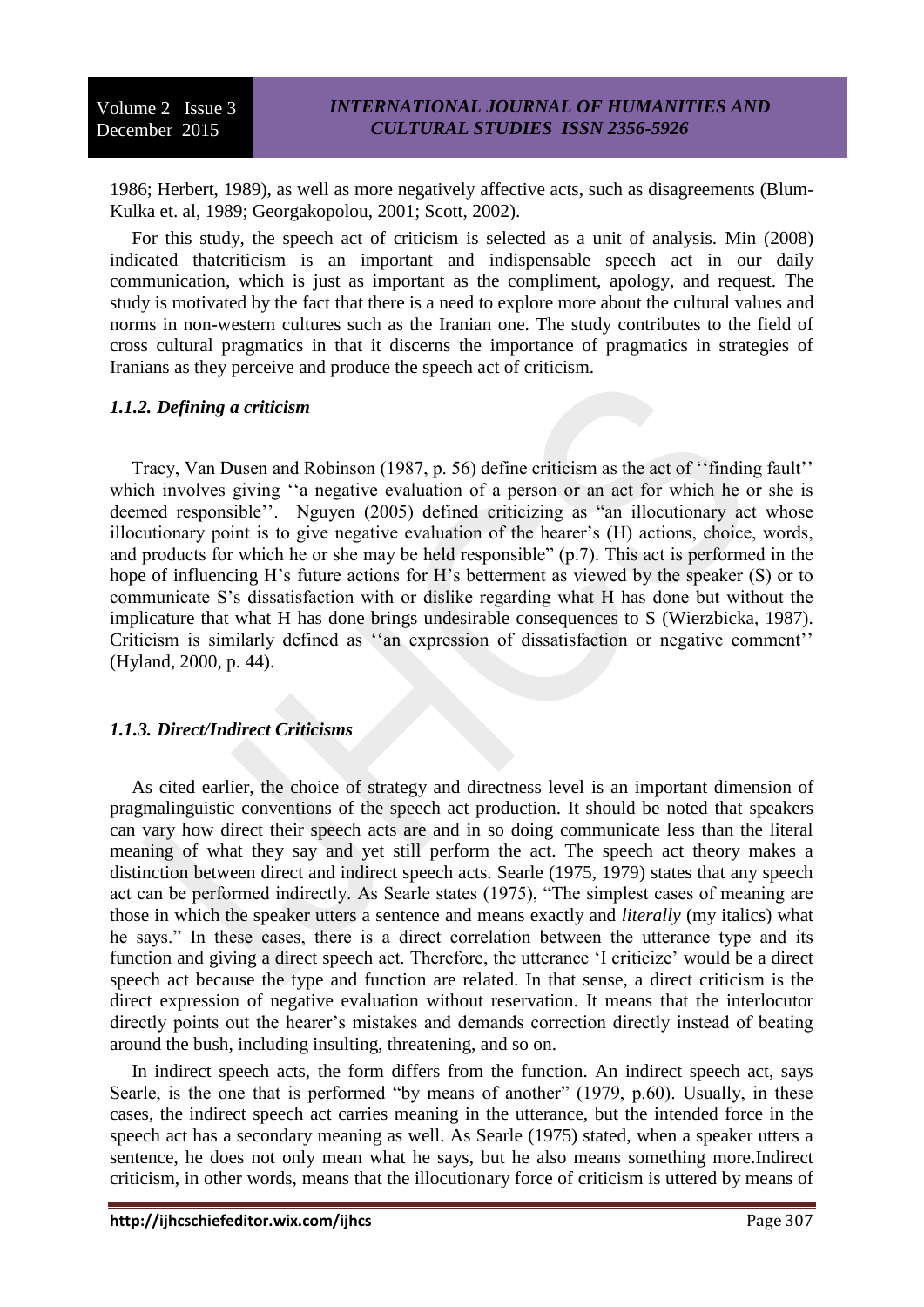the performance of other speech acts, so the interlocutor's real intention can be partially concealed. This is always thought of as an effective and acceptable means with positive results.

It should be noted that a number of studies discussed the notion of direct and indirect speech acts in relation to politeness and directness and analyzed why speakers choose direct versus indirect speech acts. For example, investigations on the directness in speech act realisations have been closely tied to politeness, and studies on politeness often delve into appropriateness of speech act forms (Blum-Kulka et al., 1989). For example, Brown and Levinson (1987), as cited in Marti (2006), claimed that there is an intrinsic ranking of politeness strategies in terms of indirectness. Referring to Goffman's ( 1967) notion of face, as the public self-image , reputation, or self-esteem of a person, they argued that since it is in the mutual interest of interlocutors to save, maintain, or support each other's face, the socalled Face Threatening Acts are either avoided (if possible), or different strategies are employed to counteract or soften them. In the Iranian culture, face constitutes two main components, i.e. *šaxsiat* and *ehteram*. The first one deals with the character, honor, personality and self-respect. In this sense, "a person's šaxsiat is mainly dependent on the way s/he behaves and his/her educational background and is often perceived as related to the socialisation and upbringing she has received" (Koutlaki, 2002, p.1742). On the other hand,

> "Ehteram (near equivalents 'honor', 'respect', 'esteem', 'dignity') establishes the positions and statuses of the interactants with respect to one another and is shown through the adherence to the established norms of behavior according to the addressee's position, age, status and interlocutors' relationship. Ehteram is shown among others through the use of appropriate address terms, conformity to the rules of ritual politeness (ta'arof) and other conventions" (Koutlaki, 2002, p.1742).

Accordingly, politeness strategies are based on the interpretation of *šaxsiat and ehteram* and they areemployed according to the degree of face threat that a person might encounter or estimate for an act. The assessment of the amount of face threat, according to Brown and Levinson (1987), depends predominantly on the relative power of the speaker, the social distance between interlocutors, and rank (the degree of imposition). According to them, by adding these values, we could calculate the weight of a face threatening act. The assessment of these social and situational/contextual variables covers the social perceptions that underlie the use of a speech act, i.e. sociopragmatics. Min (2008, p.74) states that,

"Criticism is an intrinsically face-threatening act in Brown and Levinson's terms. It belongs to the group of speech acts that threatens the hearer's positive face. In order to make the criticism more acceptable to the hearer, the speaker tends to reduce the imposition of criticism, which means the increase of degree of politeness".

This is accomplished through the use of strategies or semantic formulas as well as mitigation devices. The choice of actual wordings as conventions of forms that they produced in realizing this speech act fall under the pragmalinguistic aspect. Likewise, decisions made about whether to modify criticisms and criticism responses are also related to sociopragmatics, as they more or less reflect the speaker's social perceptions of politeness. However, the choice of external and internal modifiers is more concerned with pragmalinguistics since it involves choosing linguistic structures and assigning politeness values to such structures.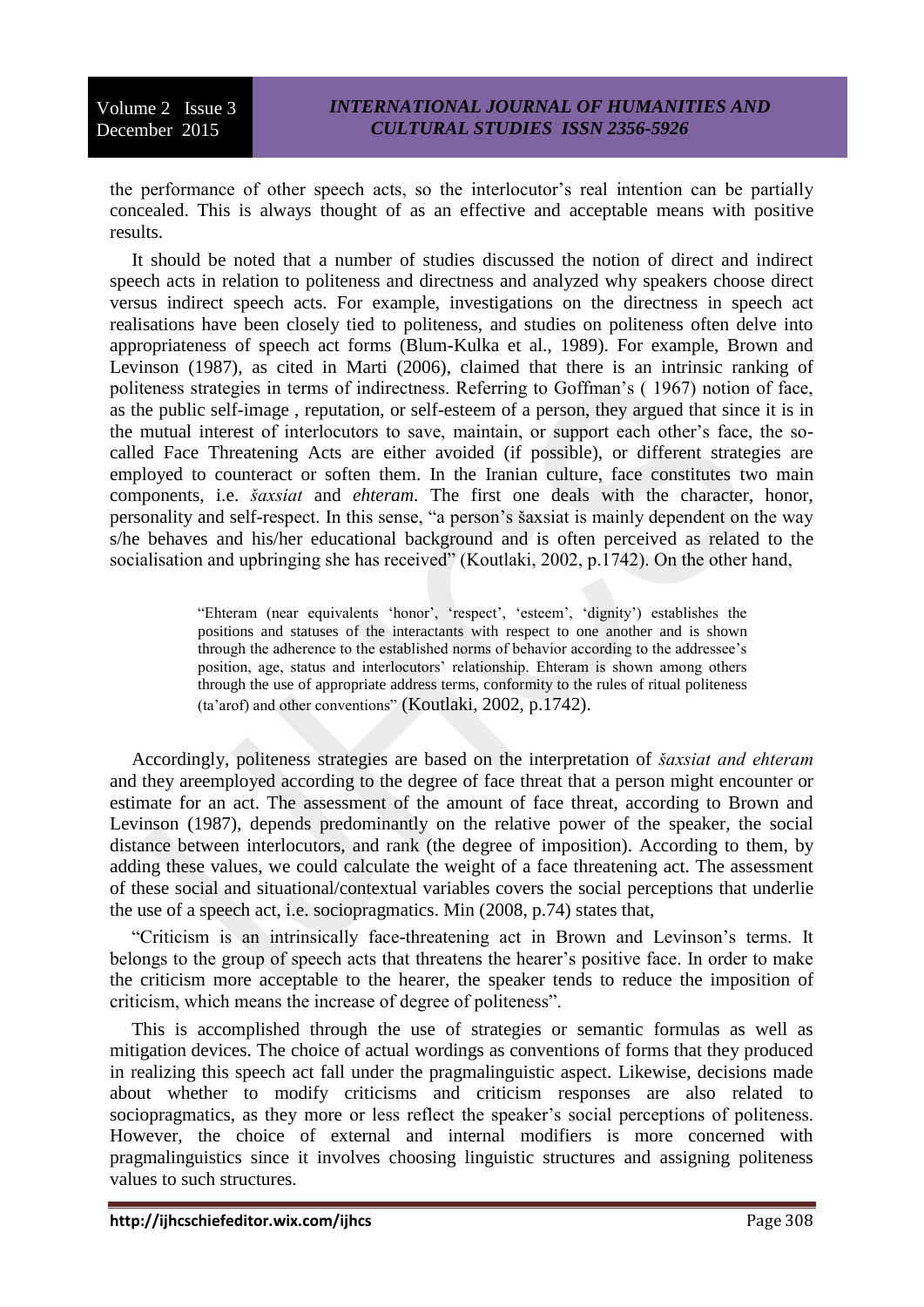### *1.1.4. Criticism Mitigation*

Criticisms usually consist of semantic formulas varying in content, order and frequency, depending on the eliciting speech act and they are sensitive to social variables like gender and the social status of both the speaker and addressee. Therefore, criticisms can involve a great deal of mitigation, i.e. strategies employed in order to smooth interactional management by reducing risks for participants at various levels, e.g. conflict, face. In the literature on pragmatics, mitigation strategies can take the form of external or internal modification. External modification does not affect the utterance used for realizing a speech act (head act), but rather the context in which the act occurs. It is affected though supportive moves (Blum-Kulka et al., 1989), i.e. various devices that may precede or follow the head act (e.g. reasons or justifications for the act), thus modifying indirectly its illocutionary force.

It should be noted that while the softening of negative effects and the smoothening of social interaction during the negotiation of a face threatening act is considered to be the primary function of mitigation (Fraser, 1990; Caffi, 1999), the precise nature and politeness functions of both external and internal modifiers are context-specific, i.e. these devices are not inherently polite, but they may derive their politeness value when employed in certain situations (Bella, 2011).

#### **2. The Present Study**

The present study investigates two aspects of the speech act of criticism in Persian , i.e. pragmalinguistics, as the linguistic end of pragmatics, ''the particular resources that a given language provides for conveying particular intentions" (Leech,1983, p. 11), such as lexical devices and the syntactic structures, and sociopragmatics, as the sociological interface of pragmatics, which studies the ways in which pragmatic performance is subjected to specific social conditions, such as power, social status, etc. The main focus in this study is on Iranian native speakers of Persian's performance of the speech act of criticism, i.e. how do they linguistically realize it in terms of strategies used and mitigation devices, and comprehend it.

#### **3. Methodology**

#### *3.1. Subjects*

The researchers used a random sampling method to select 100 respondents. The subjects were first given a background questionnaire. This instrument was addressed to all participants and the purpose was to record data about their personal information like gender, age, etc. The participants of this study were 100 females. The participants were residents of Esfahan, Iran with the age range of 18 to 45. They all speak Persian as their native mother tongue.

#### *3.2. Instruments*

Following previous researchers such as Hudson *et al.* (1995), Fouser's (1997) and Safont Jorda (2003), a Discourse Evaluation Test (DET) was used as the main method of data collection for measuring the pragmatic awareness (see Table 2). Participates were asked to write situations where they received criticism. The questionnaire was developed based on the experiences by the researchers and then piloted to ensure the reliability of the instrument.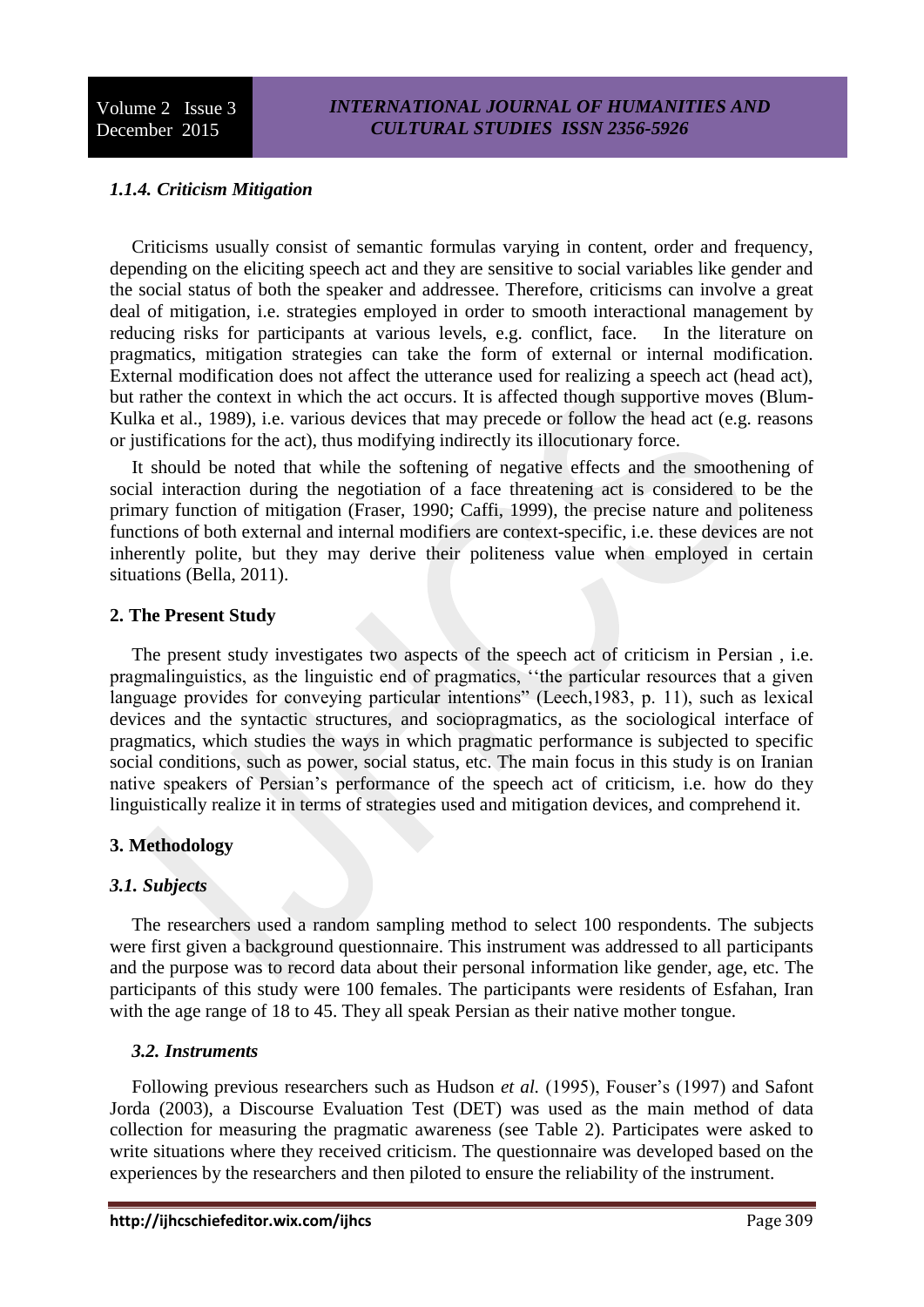The prompts suggested equal or unequal power in the relationships of the speakers; situations involved the subject and a friend, the subject and a boss, the subject and a teacher, the subject and a classmate. In each situation, the subject is familiar with the interlocutor. Each prompt simulated a situation that occurred in different setting such as a workplace, a university or at home.

| <b>Situations</b> | Description                  |  |  |
|-------------------|------------------------------|--|--|
| Situation 1:      | The subject - a boss,        |  |  |
| $[-P, -D]$        | Criticism of job performance |  |  |
| Situation 2:      | The subject - a friend,      |  |  |
| $[-P, =D]$        | Criticism of food            |  |  |
| Situation 3:      | The subject - a professor,   |  |  |
| $[-P, -D]$        | Criticism of homework        |  |  |
| Situation 4:      | The subject - a classmate    |  |  |
| $I = P$ , $= D I$ | Criticism of a paper         |  |  |

**Table 1:** Description of the four situations

Furthermore, to help the researchers achieve a better understanding of the subjects' performance in the present study and to provide a clear interpretation of the collected data, structured interviews were used as well.

#### *3.3. Data Analysis*

Following Nguyen's (2005) coding scheme of speech act of criticism, the responses coded according to their realization strategies and external modifiers (see Appendix A).

#### **4. Results**

The results are discussed in the four following sections: an analysis of strategies across the situations, an analysis of the strategies for each situation, an analysis of external modifiers and an analysis of the structured interview.

#### *4.1. Criticisms across all Situations*

The participants were asked to evaluate the appropriateness of the criticisms based on the Iranian culture. The appropriateness of language use can be recognized by acknowledging the social identity of the listener in terms of the relative social status and the degree of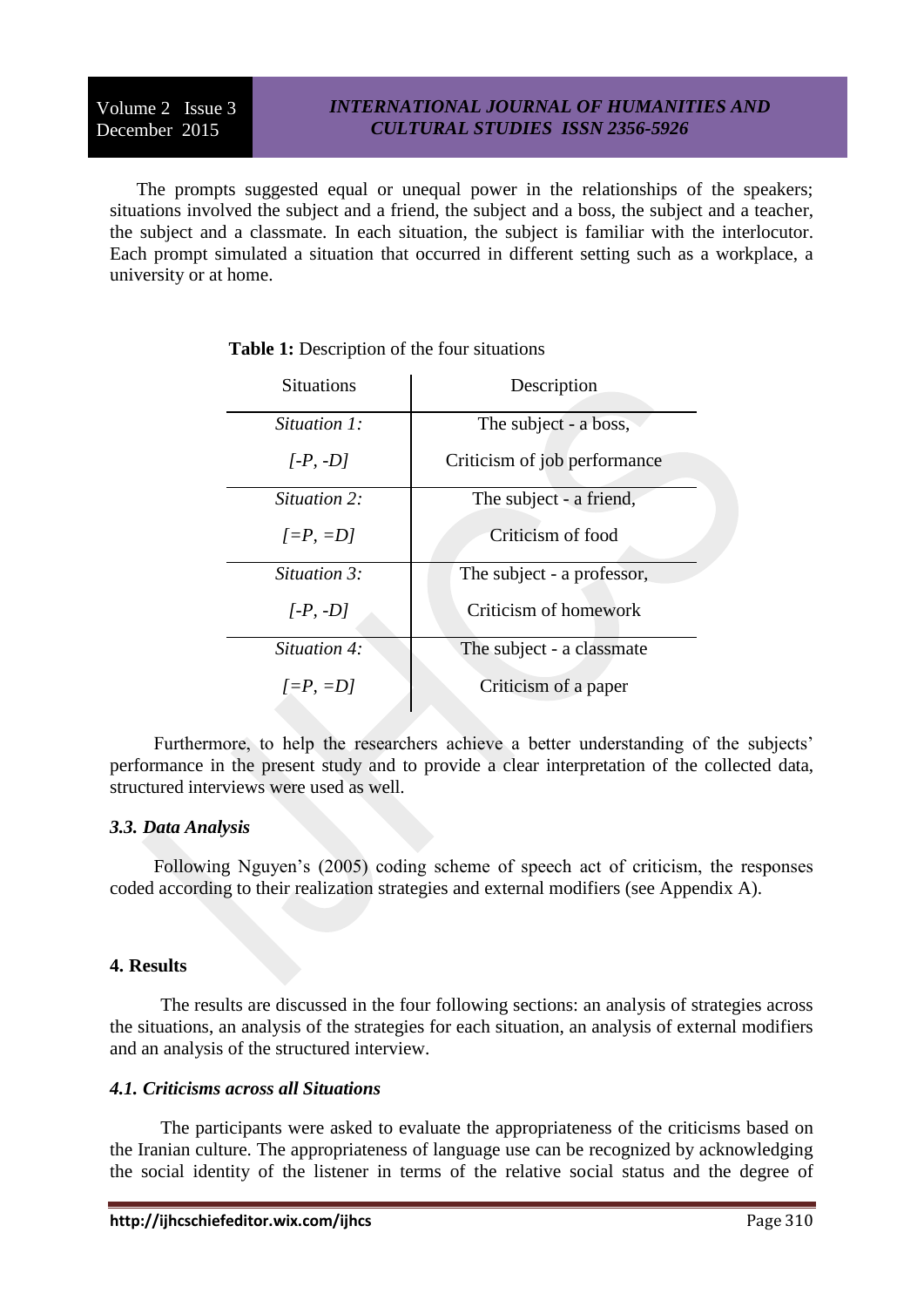acquaintance between participants. Also, the appropriateness can be given within specific situations and contents (Bardovi-Harlig and Dornyei, 1998; Laver, 1981). Accordingly, scenarios were assessed according to their cultural appropriateness. The respondents were asked if they found the criticism appropriate, and if not, they write down what they would say if they were the boss.

In Situations#1, a boss expressed his criticism to his employee. The social relationship between the participants is that of high social status and low social distance. The respondents were asked to produce their own criticism in case they found the expressions of criticism inappropriate.

It should be noted that this situation involves an unequal relationship in terms of status. This means that a direct criticism is permitted and even supported by the entitlement and expectations given to the speaker, i.e. a professor and boss. However, it was evaluated as inappropriate by Iranians because they believed that there is still a need to soften the words used when pointing out a negative act related to the hearer. 56% of the respondents reported the criticism expression in appropriate. The strategy type used in the scenario was that of a "negative evaluation". Respondents reported that this strategy was inappropriate since it threatened the interlocutor's face and the boss should have started with some introduction to the interlocutors' failure at work before expressing his negative evaluation. The other 44% who reported this was a boss's right to express his opinion about his staff productivity at work. In terms of the boss's right to make criticism in this situation, 46% of the respondents reported that the boss had a right to do so.

In Situation #2, the respondents receive a criticism about food by a friend. The social relationship between the participants was that of equal power and low social distance. It has been indicated that "when the speech act involves a low-degree of imposition and is produced for a person in equal relationship, the degree of required indirectness is smaller" (Taguchi, 2006, p.515). In response to the question of appropriateness of the types of criticism expressions used in the situations, 52% of the respondents reported the use of negative evaluation strategy was quite appropriate in such situations. They explained that a friend had a good intention to improve his or her friends' action and thus his criticism was tolerated. 48% of the respondents thought reported this criticism as inappropriate. They reported that they usually opted out criticizing their friends in such situations since by doing so they might damage all favors the hosts had undertaken to receive their guests. They suggested a more indirect criticism in similar situations. 41% of the respondents also believed that the friend had the right to make criticism.

In Situation #3, the respondents received a criticism about homework essay by a professor. The social relationship between the participants was that of high social status and low social distance. The findings showed that 66% of the respondents reported the use of negative evaluation inappropriate in this situation. 37%, however, agreed that the professor had a right to make criticism about the student. The respondents believed that in such situations, encouragements or at least less direct criticism from the professor were more appreciated by the students.

In Situation #4, the respondents received a criticism about their paper by a classmate. The social relationship between the participants was that of equal power and low social distance. The respondents found the criticism 78% appropriate and reported their friend had 43% the right to express their criticism in that situation. The justification of negative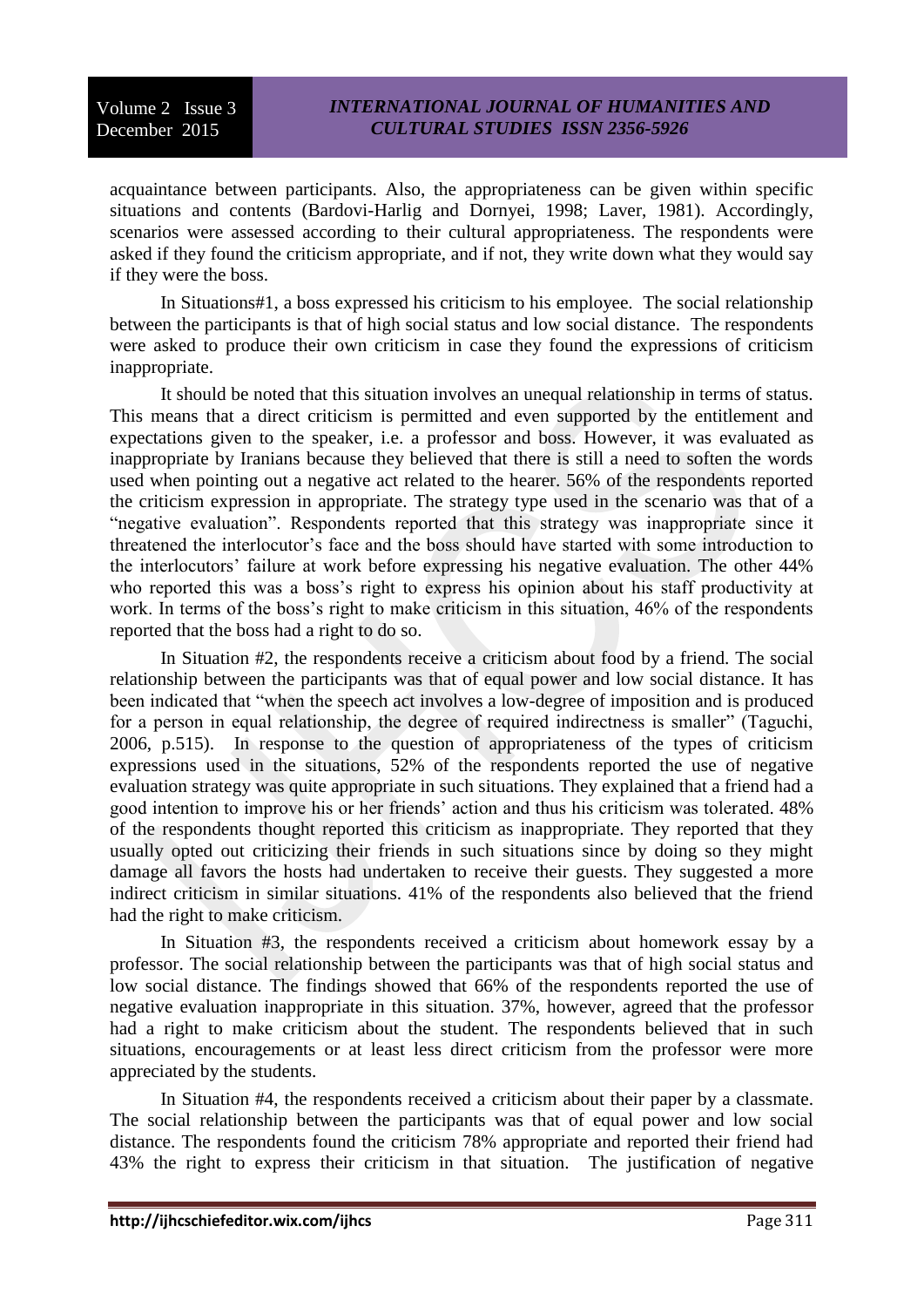evaluation in this situation was that the friend had the intention to improve and help his or her friend's assignment, and they themselves asked him to provide comments on their paper.

### *4.2. Direct/Indirect Strategies*

In terms of strategies and the directness level, the findings showed that the respondents used a variety of direct and indirect strategies when expressing criticism. The respondents used direct strategies in the form of *negative evaluation* (32.60%), *identification of problem* (12.10%), *consequence*(9.90%) and *disapproval* (5.95%).The overall indirect strategies used by the respondents ranged from the most to the least frequent strategies including*request for change*(11.20%), *suggestion for change*(14.10%),*demand for change* (3.30%), *asking/presupposing* (2.40%),*other hints* (6. 15%), *indicating standard, preaching, advice for change, and expressing uncertainty*(0.25%).What follows is an analysis of the data for each individual situation:

### *4.2.1. Situation #1*

As presented in Table 2, *consequence* (35.15%) was the most frequently used strategy among direct criticism strategies. Other direct criticism strategies from the highest to the lowest strategies include *disapproval* (12.5%), *identification of the problem* (7.80%), and *negative evaluation* (3.15%). Results showed that request for change (16.40%) has been the most frequently used strategies among indirect criticism strategies. Other strategies from the highest to the lowest were suggestion for change (13.30%), demand for change (4.70%), asking/presupposing (3.90%) and other hints (3.10%). Overall, consequences were the most frequently used strategies in situation #1.

**Table 2:** A summary of the strategies used in situation #1

| <b>Type</b>                   | Frequency    | Percentage |
|-------------------------------|--------------|------------|
| 1. Direct criticism           |              |            |
| a. Negative evaluation        | 4            | 3.15%      |
| b. Disapproval                | 16           | 12.5%      |
| c. Expression of disagreement | 0            | 0%         |
| d. Identification of problem  | 10           | 7.80%      |
| e. Statement of difficulties  | 0            | 0%         |
| f. Consequences               | 45           | 35.15%     |
|                               |              |            |
| 2. Indirect criticisms        |              |            |
| a. Correction                 | 0            | 0%         |
| b. Indicating standard        |              | 0%         |
| c. Preaching                  | 0            | 0%         |
| d. Demand for change          | 6            | 4.70%      |
| e. Request for change         | 21           | 16.40%     |
| f. Advice about change        | $\mathbf{0}$ | 0%         |
| g. Suggestion for change      | 17           | 13.30%     |
| h. Expression of uncertainty  | 0            | 0%         |
| i. Asking/presupposing        | 5            | 3.90%      |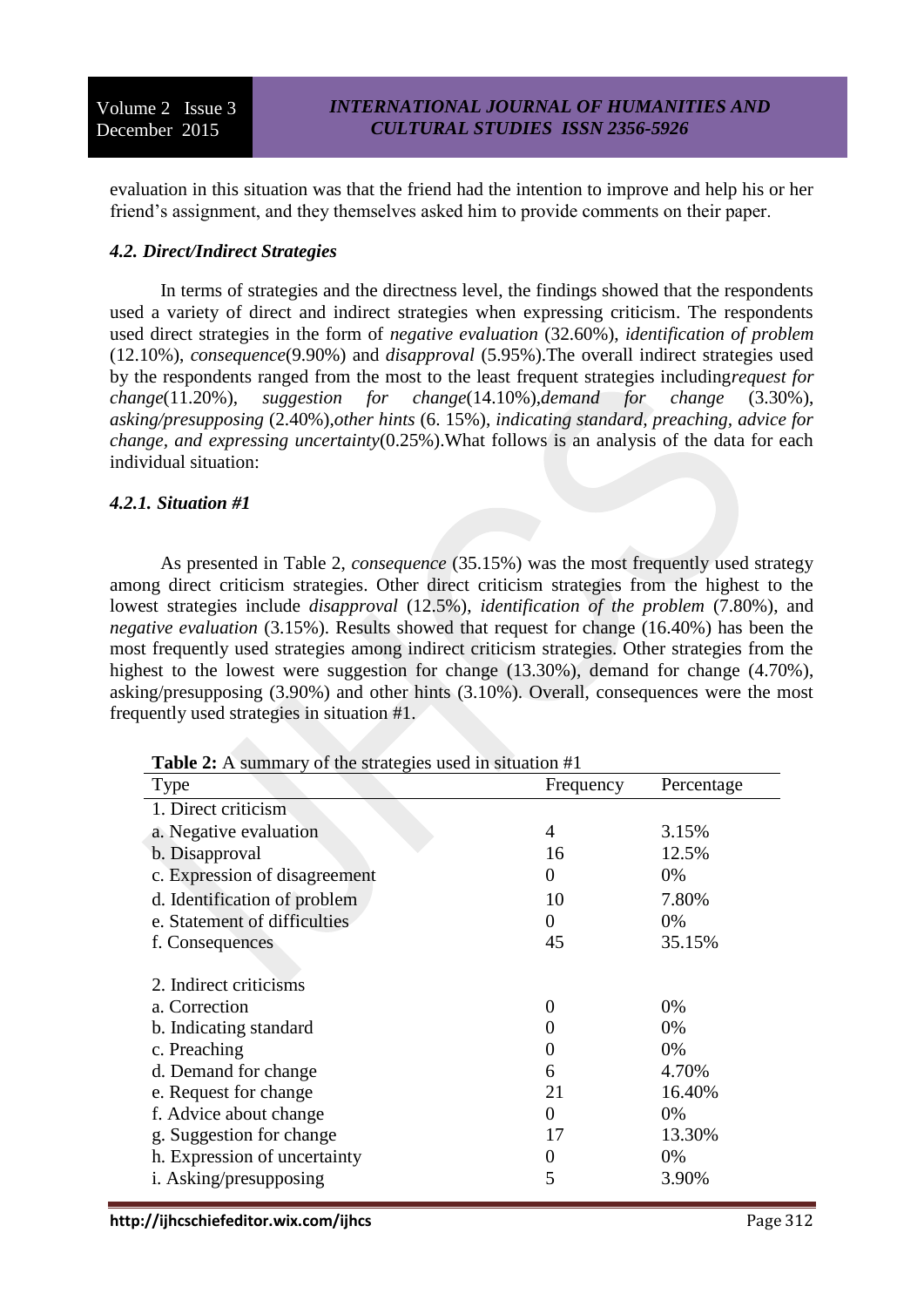| Other hints |              | 3.10% |
|-------------|--------------|-------|
| Total       | 1 7 0<br>⊥∠∪ | 100%  |

### *4.2.2. Situation #2*

The findings shows that negative evaluations were the most frequently used strategy in direct criticism strategies. Other strategies from the highest to the lowest were *identification of problem* (3.15%) and *disapproval* (1.10%). The findings showed that the use of *other hints* (26.30%) was the most frequent used indirect criticism strategies by the respondents. Other elicited indirect strategies were *suggestion for change* (8.45%), *request for change* (4.20%), *asking/presupposing* (3.10%) and *preaching* (1.10%). In general, *negative evaluation* has been the most frequent criticism strategy in Situation #2. See Table 3 below:

**Table 3:** Frequency of the strategies in situation 2

| <b>Type</b>                   | Frequency | Percentage |
|-------------------------------|-----------|------------|
| 1. Direct criticism           |           |            |
| a. Negative evaluation        | 50        | 52.60%     |
| b. Disapproval                |           | 1.10%      |
| c. Expression of disagreement |           | 0%         |
| d. Identification of problem  | 3         | 3.15%      |
| e. Statement of difficulties  | 0         | 0%         |
| f. Consequences               | $\theta$  | 0%         |
|                               |           |            |
| 2. Indirect criticisms:       |           |            |
| a. Correction                 | $\theta$  | 0%         |
| b. Indicating standard        |           | 0%         |
| c. Preaching                  |           | 1.10%      |
| d. Demand for change          |           | 0%         |
| e. Request for change         |           | 4.20%      |
| f. Advice about change        |           | 0%         |
| g. Suggestion for change      | 8         | 8.45%      |
| h. Expression of uncertainty  |           | 0%         |
| i. Asking/presupposing        | 3         | 3.10%      |
| j. Other hints                | 25        | 26.30%     |
| Total                         | 95        | 100%       |

### *4.2.3. Situation # 3*

The findings showed that identification of problem was the most frequently used direct strategy. Other elicited direct strategies from highest to lowest were negative evaluation (20.65%) and disapproval (7.45%). See Table 4 below: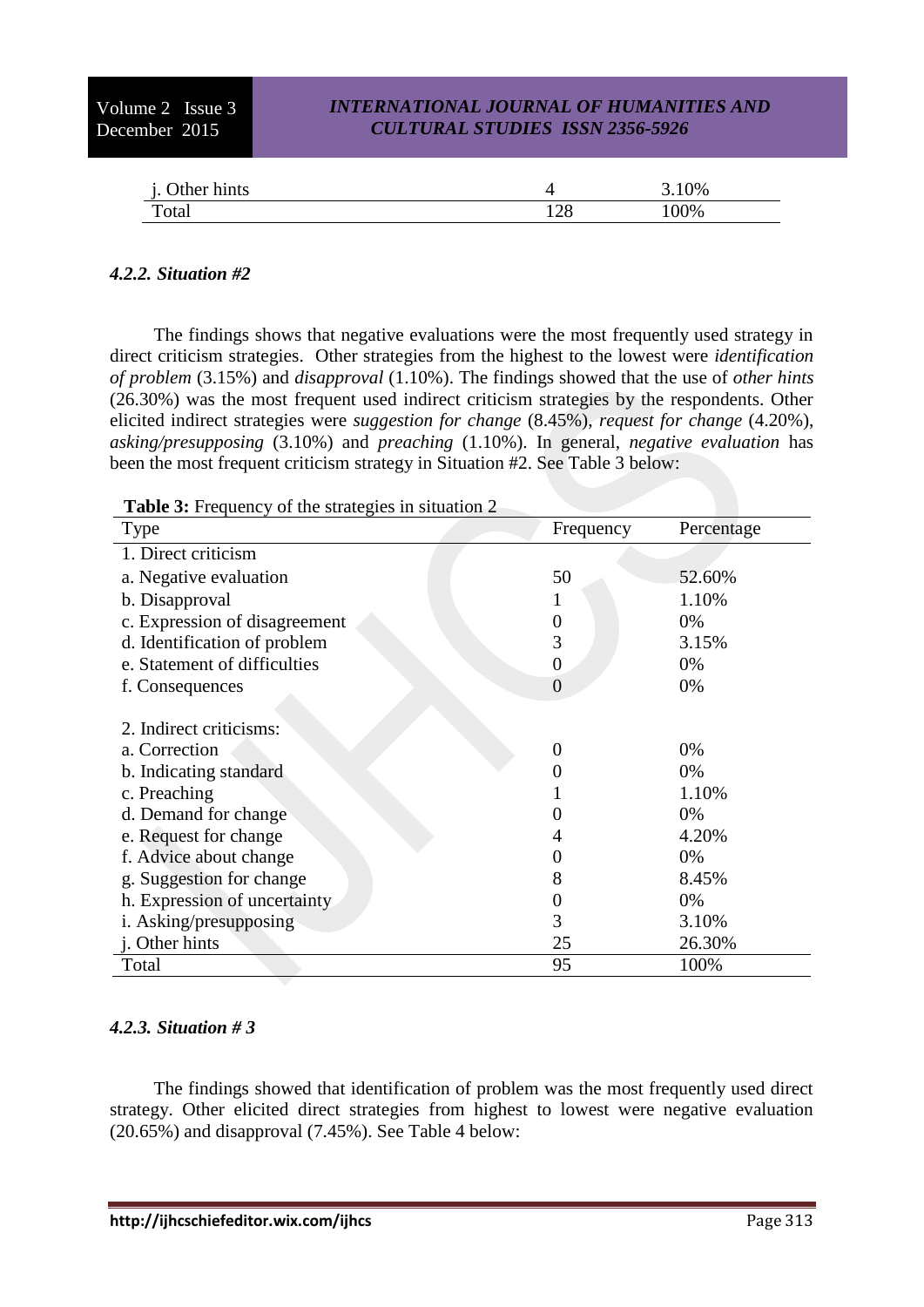| <b>Table 4:</b> Prequency of the strategies in situation 5 |                |            |  |
|------------------------------------------------------------|----------------|------------|--|
| <b>Type</b>                                                | Frequency      | Percentage |  |
| 1. Direct criticism                                        |                |            |  |
| a. Negative evaluation                                     | 25             | 20.65%     |  |
| b. Disapproval                                             | 9              | 7.45%      |  |
| c. Expression of disagreement                              | 0              | 0%         |  |
| d. Identification of problem                               | 28             | 23.20%     |  |
| e. Statement of difficulties                               | 0              | 0%         |  |
| f. Consequences                                            | $\overline{0}$ | 0%         |  |
|                                                            |                |            |  |
| 2. Indirect criticisms                                     |                |            |  |
| a. Correction                                              | $\overline{0}$ | 0%         |  |
| b. Indicating standard                                     |                | 0.80%      |  |
| c. Preaching                                               | 0              | 0%         |  |
| d. Demand for change                                       | 6              | 4.95%      |  |
| e. Request for change                                      | 18             | 14.90%     |  |
| f. Advice about change                                     | 1              | 0.80%      |  |
| g. Suggestion for change                                   | 30             | 24.80%     |  |
| h. Expression of uncertainty                               | 0              | 0%         |  |
| i. Asking/presupposing                                     | $\overline{2}$ | 1.65%      |  |
| j. Other hints                                             |                | 0.80%      |  |
| Total                                                      | 121            | 100%       |  |

|  | Table 4: Frequency of the strategies in situation 3 |  |  |  |
|--|-----------------------------------------------------|--|--|--|
|--|-----------------------------------------------------|--|--|--|

Results also showed that suggestion for change was the most frequent indirect strategy in situation #3. Other elicited indirect strategies were request for change (14.90%), demand for change (4.95%), and advice about change (0.80%).Overall, *suggestion for change* was the most frequently used criticism strategy in situation  $# 3$ . In this situation, people's desire for others to evaluate them positively is evident in the use of the strategy. Since the speaker giving the criticism was acknowledging their negative abilities in writing a homework essay, the speaker did have the social rights and obligations to give a feedback to a student. The use of indirect strategies such as suggestion for change supported the hearer by giving him face and be acknowledged (implicitly) for his positive qualities..

### *4.2.4. Situation #4*

Results showed that *negative evaluation* was the most frequent direct strategy in this situation. Other direct strategies from the highest to the lowest were *identification of problem* (13.45%), and *disapproval* (0.95%). The findings showed that suggestion for change was the most frequently used indirect criticism strategy. Negative evaluation and identification of problem were the most frequently used direct strategies in this situation. The justification for the use of such an explicit format of criticism is due to the influence of high familiarity between the interlocutors. However, subjects also preferred to maintain the face through the use of other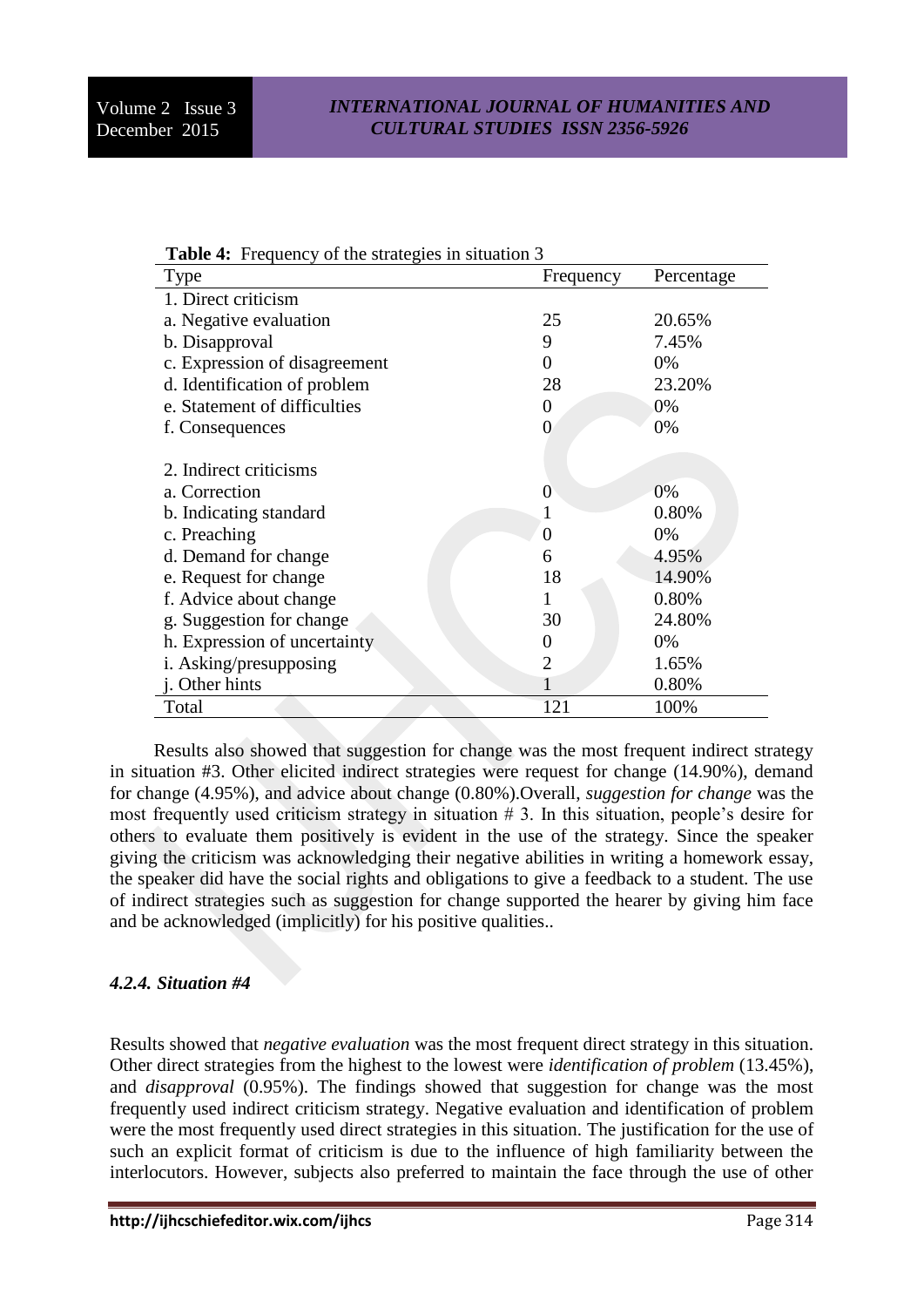semantic components that mitigated the force of this direct criticism. For example, subjects tried to compensate for their criticism by reaffirming the good points of their friend's essay. Other indirect strategies were other hints (3.85%), demand for change (2.90%), expressions of uncertainty and asking/presupposing (0.95%).See Table 5 below:

| <b>Radic S.</b> Frequency strategies in struation $\overline{a}$<br>Type | Frequency        | Percentage |
|--------------------------------------------------------------------------|------------------|------------|
| 1. Direct criticism                                                      |                  |            |
| a. Negative evaluation                                                   | 69               | 66.35%     |
| b. Disapproval                                                           | 1                | 0.95%      |
| c. Expression of disagreement                                            | $\overline{0}$   | 0%         |
| d. Identification of problem                                             | 14               | 13.45%     |
| e. Statement of difficulties                                             | 0                | 0%         |
| f. Consequences                                                          | 0                | 0%         |
| 2. Indirect criticisms:                                                  |                  |            |
| a. Correction                                                            | 0                | 0%         |
| b. Indicating standard                                                   | $_{0}$           | 0%         |
| c. Preaching                                                             | $\boldsymbol{0}$ | 0%         |
| d. Demand for change                                                     | 3                | 2.90%      |
| e. Request for change                                                    | 2                | 1.95%      |
| f. Advice about change                                                   | $\overline{0}$   | 0%         |
| g. Suggestion for change                                                 | 9                | 8.65%      |
| h. Expression of uncertainty                                             |                  | .95%       |
| i. Asking/presupposing                                                   |                  | .95%       |
| j. Other hints                                                           | 4                | 3.85%      |
| Total                                                                    | 104              | 100%       |

#### **Table 5:** Frequency strategies in situation 4

#### *4.3. Criticism Mitigation*

The responses were also analyzed based on the use of mitigating devices across the situations. The findings showed that the most frequently used mitigating devices from the highest to lowest across the situations are sweeteners (53.35%), thanking (15%), grounders (10.40%), alerters (9.15%), opt-out (7.10%), steers (2.10%), apology (2.10%) and disarmers (0.80%). It should be noted that one of the most obvious features of the data of this study was the use of *compliment*, *thanking, grounders* and *alerters* when mitigating a criticism comment. Subjects tended to mitigate their criticisms externally using 'sweeteners'. Bella (2011, p. 1734) stated that, "A speaker in such a condition seems to invest in pragmatic routines whose formulaic nature can guarantee a politeness effect." The subjects' choice of how to modify their criticisms appeared to be influenced by the sociopragmatic judgments of the situational factors. What follows is an analysis of the data for each individual situation.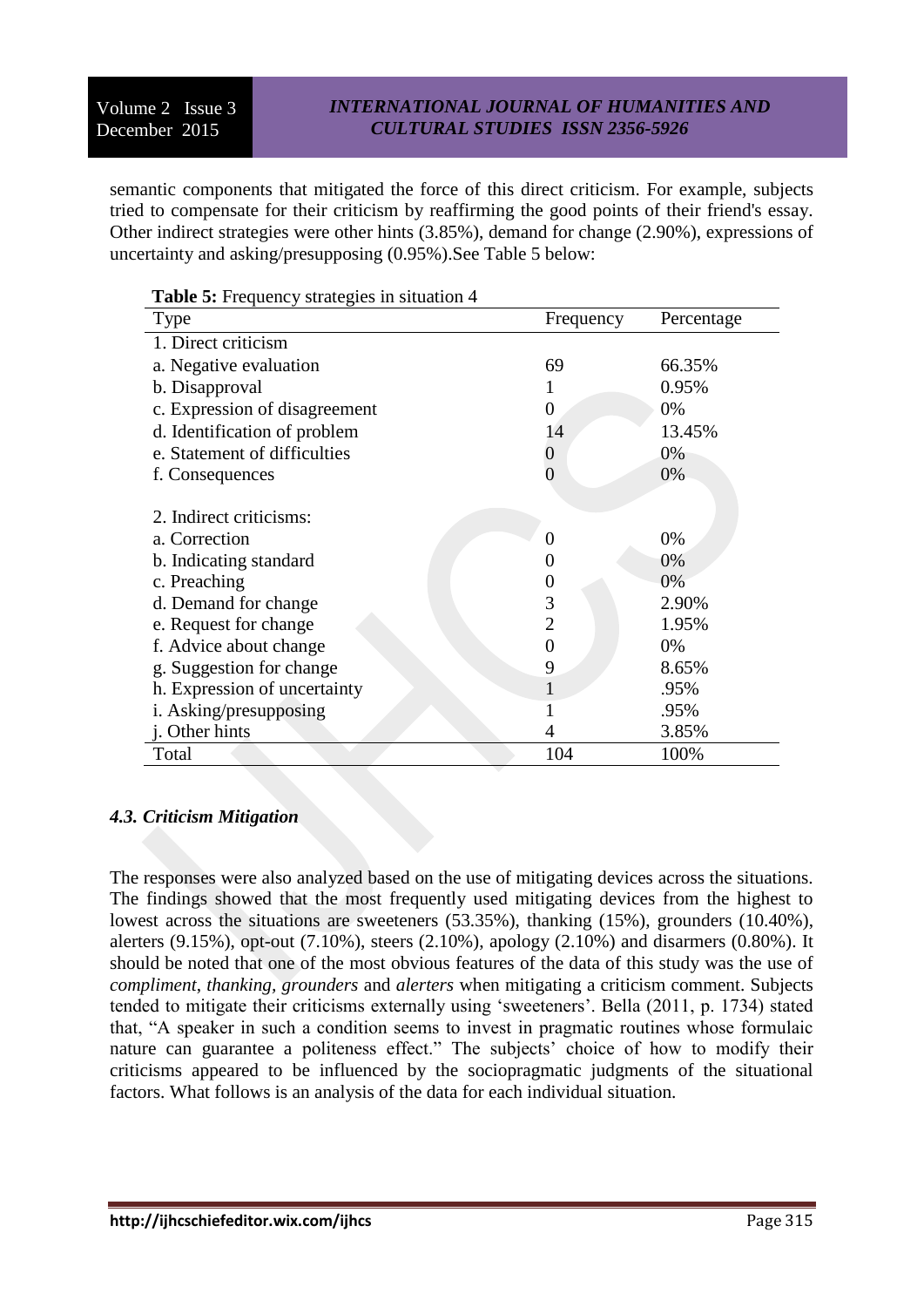### *4.3.1. Situation #1*

The findings showed that *sweeteners* (34.90%) were the most frequently used strategy in situation #1. Sweeteners used to express positive remarks toward the interlocutor either before or after expressing criticism. The purpose was to alleviate the offensive act (Nguyen, 2005). Table 6 shows that grounders are most frequent mitigators used by the respondents. In a grounder, the speaker gives reasons, explanations, or justifications for his or her criticism, either before or after the main criticism. The reason for using a grounder might probably be viewed in a way that the speaker has been trying his best to achieve a smooth interaction with an expectation that this reason would have an impact on the address to be more co-operative and understanding to his situation. This is in line with Faerch and Kasper (1989) who pointed out that grounders are effective mitigating strategies because they can open up "… an emphatic attitude on the part of the interlocutor in giving his or her insight into the actor's underlying motive(s)". A summary of the mitigating devices used in situation 1 is reported in Table 6.

| <b>rapic 0.</b> Producity of fininguing devices for situation 1 |            |
|-----------------------------------------------------------------|------------|
| Frequency                                                       | Percentage |
|                                                                 | 2.30%      |
| 15                                                              | 34.90%     |
|                                                                 | 2.30%      |
| 13                                                              | 30.25%     |
| 8                                                               | 18.60%     |
| 3                                                               | 7 %        |
| $\overline{c}$                                                  | 4.65%      |
| 43                                                              | 100%       |
|                                                                 |            |

**Table 6:** Frequency of mitigating devices for situation 1

The respondents used sweeteners and grounders as to compensate the offensive act of criticism. Other strategies from the highest to the lowest frequency are alerters (18.60%), thanking (7%), apology (4.65%), steers (2.30%) and disarmers (2.30%).Some elicitations of the responses in Situation 1 are as follows:

Please pay more attention to tasks assigned to you, because you may lose your position and make mine risky (consequence).

لطفا بیشتر در مورد کارهایی که به شما محول شده دقت فرنایید، چون هم ممکن است موقعیت خود را از دست بدهید و هم موقعیت مرا به خطر بیندازید.

I'm happy with you. Just fix these problems and take a bit of creativity and innovation (request for change)

ما از شما راضی هستیم. فقط این اشکاالت را رفع کن و کنی خالقیت و نوآوری داشته باش.

The example above displays the realization of the direct criticism in the form of a request asking the respondent to pay more attention to his or her duties followed by the consequences that he may face in case he does not. By doing so, the speaker states clearly the reason. The use of direct criticism is justifiable by the impact of the social power. There is no doubt that the boss's obligations and rights of his or her job and gives him more space to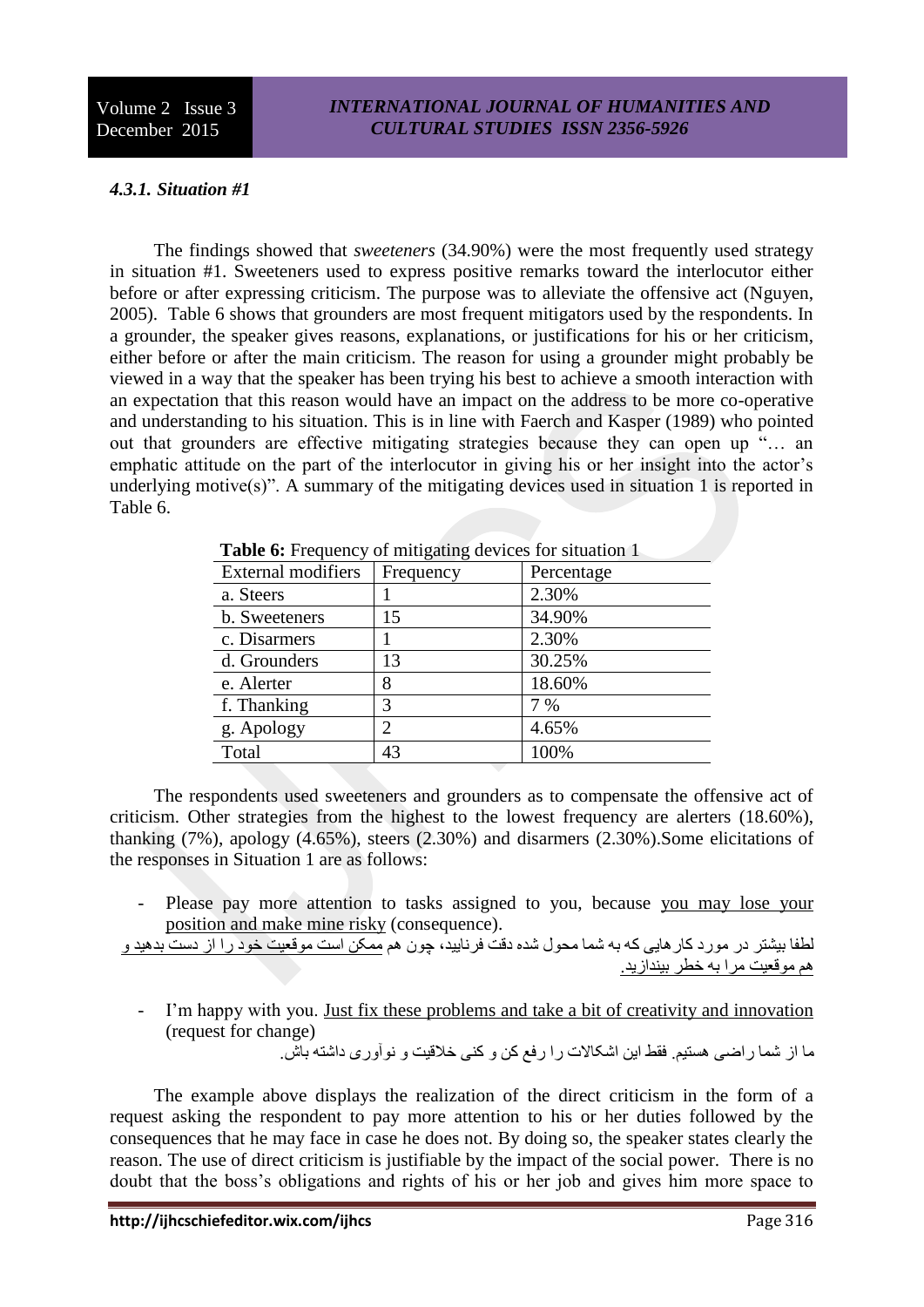initiate a direct realization. However, the direct criticism is mitigated by the use of a request "Please pay more attention to the responsibilities assigned to you*"* as recorded in the data. Or the criticism is accompanied with an explanation that helps soften the situation and the negative impact of the criticism. This helps the boss to save the face of his employee and gain a successful interaction. The use of mitigates thus is appreciated.

### *4.3.2. Situation #2*

`

The findings showed that *sweeteners* (44.25%) were the most frequently used mitigating devices in this situation. According to Brown and Levinson (1987), compliments are inherently face threatening acts; however, they can also be regarded as face-enhancing speech acts, in that they are usually intended to have a positive effect on interpersonal relations. Personal compliments typically enhance people's face by conveying support for, or approval of, some of their positive attributes. Thus the use of such act helps in managing the face threat as it serves to create a more balanced comment and slightly softening the negativity of the overall criticism.

The respondents attempted to compensate for the act of criticism by appreciating the food (27.45%). Other mitigating devices from the highest to lowest were *grounders* (5.30%), *apology* (1.75%) and *disarmers* (0.90%). A summary of mitigating devices used in this situation are tabulated below (see Table 7).

| <b>Table</b> <i>i</i> : Frequency of mitigating devices in situation $\angle$ |           |            |  |
|-------------------------------------------------------------------------------|-----------|------------|--|
| Modifiers                                                                     | Frequency | Percentage |  |
| a. Steers                                                                     |           | 0%         |  |
| b. Sweeteners                                                                 | 50        | 44.25%     |  |
| c. Disarmers                                                                  |           | 0.90%      |  |
| d. Grounders                                                                  | 6         | 5.30%      |  |
| e. Alerter                                                                    |           | 6.20%      |  |
| f. Thanking                                                                   | 31        | 27.45%     |  |
| g. Apology                                                                    | 2         | 1.75%      |  |
| h. opt out                                                                    | 16        | 14.15%     |  |
| Total                                                                         | 113       | 100%       |  |

**Table 7:** Frequency of mitigating devices in situation 2

Some samples elicitations in situation 2 are as follows:

Your food has always tasted great (*sweeteners*). Thank you (*thanking*). But I guess you've a bit tired (*grounder*) because your food has been a bit salty (*negative evaluation*). Did you realize it [that it was salty] (*asking/presupposing*)?

همیشه غدات خوشمزه می شده. دستت درد نکنه. ولی فکرکنم امروز خیلی خسته شدی چون کمی غدات شور شده بود. خودت متوجه شدی؟

- I don't use that much salt in my food. That's why I notice your food is salty (*identification of problem*)*.*

من عادت به استفاده زیاد نمک در غذام ندارم، به همین دلیل غدای شما به نظرم شور رسید

- Thank you (*thanking*). You did a great job (*sweetener*). But I make my food with little salt (*other hints*). I guess our taste is different. ممنون. خیلی زحمت کشیده بودی. اما من غدا را کم نمک تر می خورم. ذائقه هامون با هم متفاوته.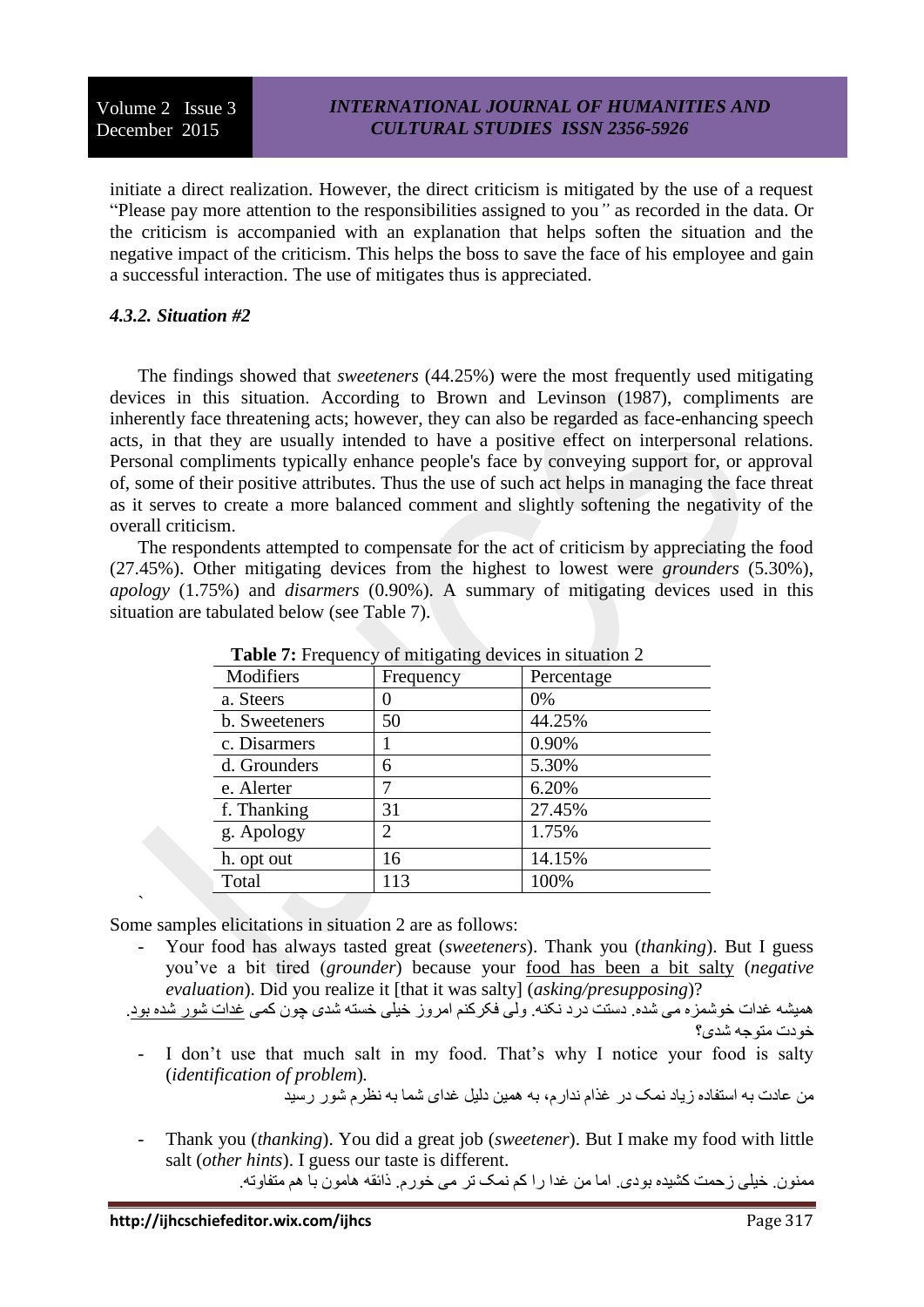Volume 2 Issue 3 December 2015

### *4.3.3. Situation #3*

The findings, in Table 8, show that sweeteners were the most frequently used strategy in Situation 3. Other mitigating devices from the highest to lowest were *grounders* (9.10%), *alerters* (5.45%), *steers* (3.65%), *thanking* (1.90%) and *apology* (1.80%). The use of sweeteners supports the speaker by acknowledging the positive abilities of the student effort in writing.

|               | ັ         |            |
|---------------|-----------|------------|
| Modifiers     | Frequency | Percentage |
| a. Steers     | 2         | 3.65%      |
| b. Sweeteners | 43        | 78.20%     |
| c. Disarmers  |           | 0%         |
| d. Grounders  | 5         | 9.10%      |
| e. Alerter    | 3         | 5.45%      |
| f. Thanking   |           | 1.80%      |
| g. Apology    |           | 1.80%      |
| Total         | 55        | 100%       |

**Table 8:** Frequency of mitigating devices in situation 3

Some elicitations are as follows:

- You'd better try to do something with few problems (suggestion for change)
- بهتر است سعی کنی کاری انجام دهی که کمتراشکال داشته باشد - It's obvious you spent lots of time on this paper, but your article does not have reached the goal I had in my mind (disapproval)

از مقاله شما مشخص است که خیلی وقت گذاشتید، اما هدفی که من برای این مقاله داشتم درمقاله شما محقق نشده است.

Thanks for spending time on the article (thanking). There are some trivial problems in it (identification of problem). You must correct them and return it to me (demand for change).

از اینکه روی مقاله وقت گذاشتی ممنون. ولی چند جای اون اشکاالی پیش پا افتاده بود. باید درسشون کنی و به من تحویل بدی.

### *4.3.4. Situation #4*

The findings showed that *sweeteners* (68.95%) were the most frequently used mitigating devices in this situation (see Table 9).

| Modifiers     | Frequency | Percentage |  |
|---------------|-----------|------------|--|
| a. Steers     |           | 6.90%      |  |
| b. Sweeteners |           | 68.95%     |  |
|               |           |            |  |

|  |  | Table 9: Frequency of mitigating devices in situation 4 |  |  |
|--|--|---------------------------------------------------------|--|--|
|--|--|---------------------------------------------------------|--|--|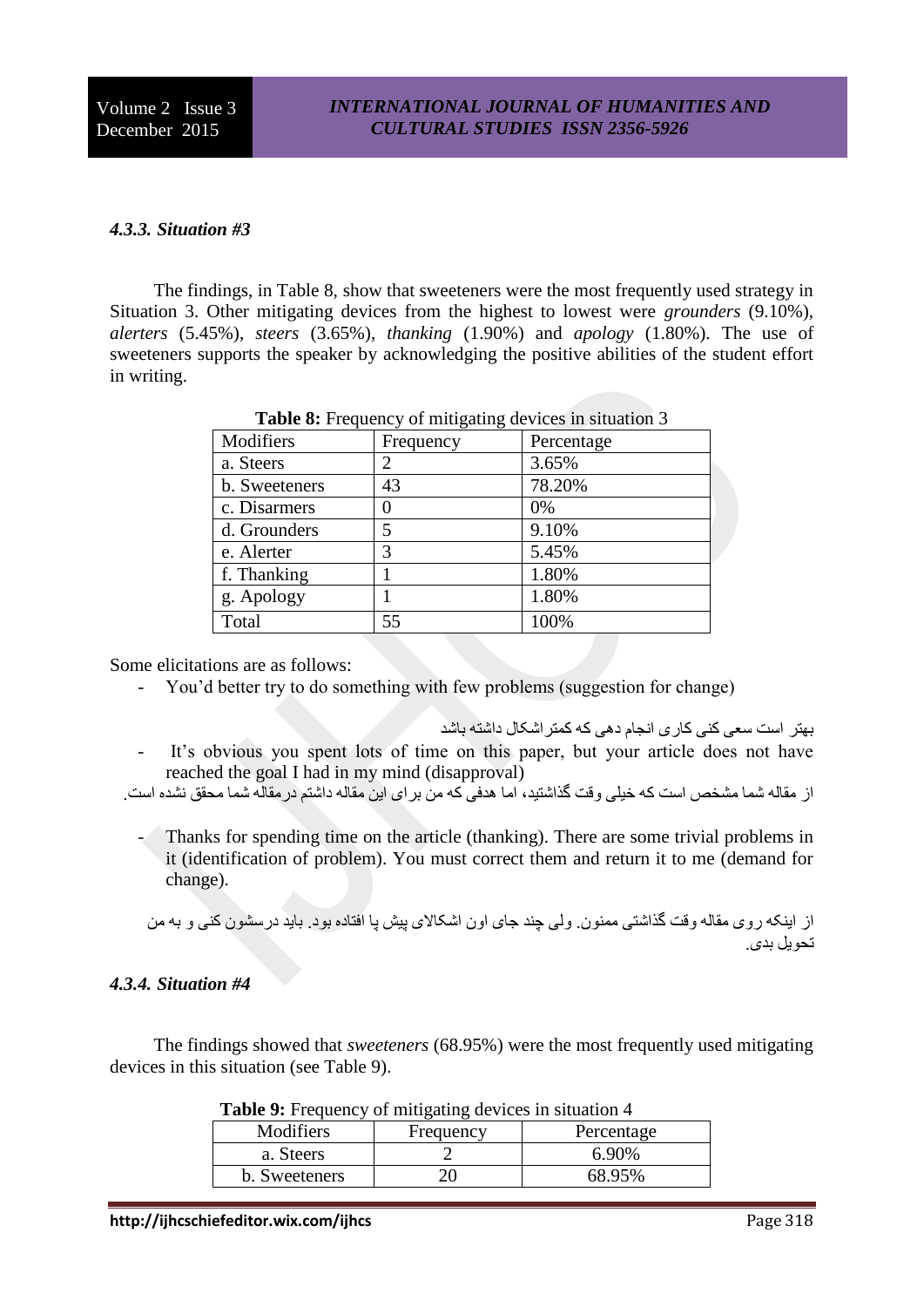| c. Disarmers | 0%     |
|--------------|--------|
| d. Grounders | 3.45%  |
| e. Alerter   | 13.80% |
| f. Thanking  | 3.45%  |
| g. Apology   | $0\%$  |
| h. opt out   | 3.45%  |
| Total        | 100%   |

Other mitigating devices from the highest to lowest frequency were alerters (13.80%), steers (6.90%), grounders (3.45%), and thanking (3.45%). A respondent reported that she would refuse to express criticism in such situations. Some elicited samples are as follows:

- I think it's not bad but you need to you'd better try more (suggestion for change).
- به نظربد نیست. ولی بهتر است بیشتر تالش کنی - That's very good. It is obvious you spent lots of time (sweetener). But I think that will improve your work if you write this part that way (suggestion for change)

خیلی خوبه، معلومه خیلی زحمت کشیدی اما به نظر من اگر اینجا رااینطوری می نوشتی بهتر بود.

### **5. Structured Interview**

An analysis of the structured interview showed that all respondents believed criticism is necessary and could lead into future success and progress. In response to the question if they favored criticism, the respondents welcomed any criticism which is "constructive" and which expressed with appropriate discourse.

To the majority of respondents, criticizing people requires some conditions such as whether the hearer could take a criticism, and if s/he appreciated being criticized at all. Criticism should be expressed at the right time, to the right person, in the right context. The person who criticizes should be fair and should avoid being extremist or biased against something. Criticizing a friend should be acted elegantly in order not to offend or threaten their face. Receiving criticism from the speakers who got a social role or are in higher status is more justified. However, the way the criticism is expressed, especially the speakers' intonation, intention, manner of saying and politeness are very important.

The respondents also reported that though criticism is very common in Iranian culture, it is not that much appreciated. The respondents suggested the use of mitigating devices such as grounders and compliments as acts to compensate for the possible act of offensiveness.

### **6. Discussion**

As mentioned before, the choice of a strategy and the directness level are closely linked to the notion of politeness. For example, linguists such as Leech (1983) or Brown and Levinson (1978, 1987) believed that, there is a strong relationship between politeness and indirectness. For example, Leech (1983) claimed that "the more indirect an illocution is, the more diminished and tentative its force tends to be" (Leech; 1983, p.108). In other words, the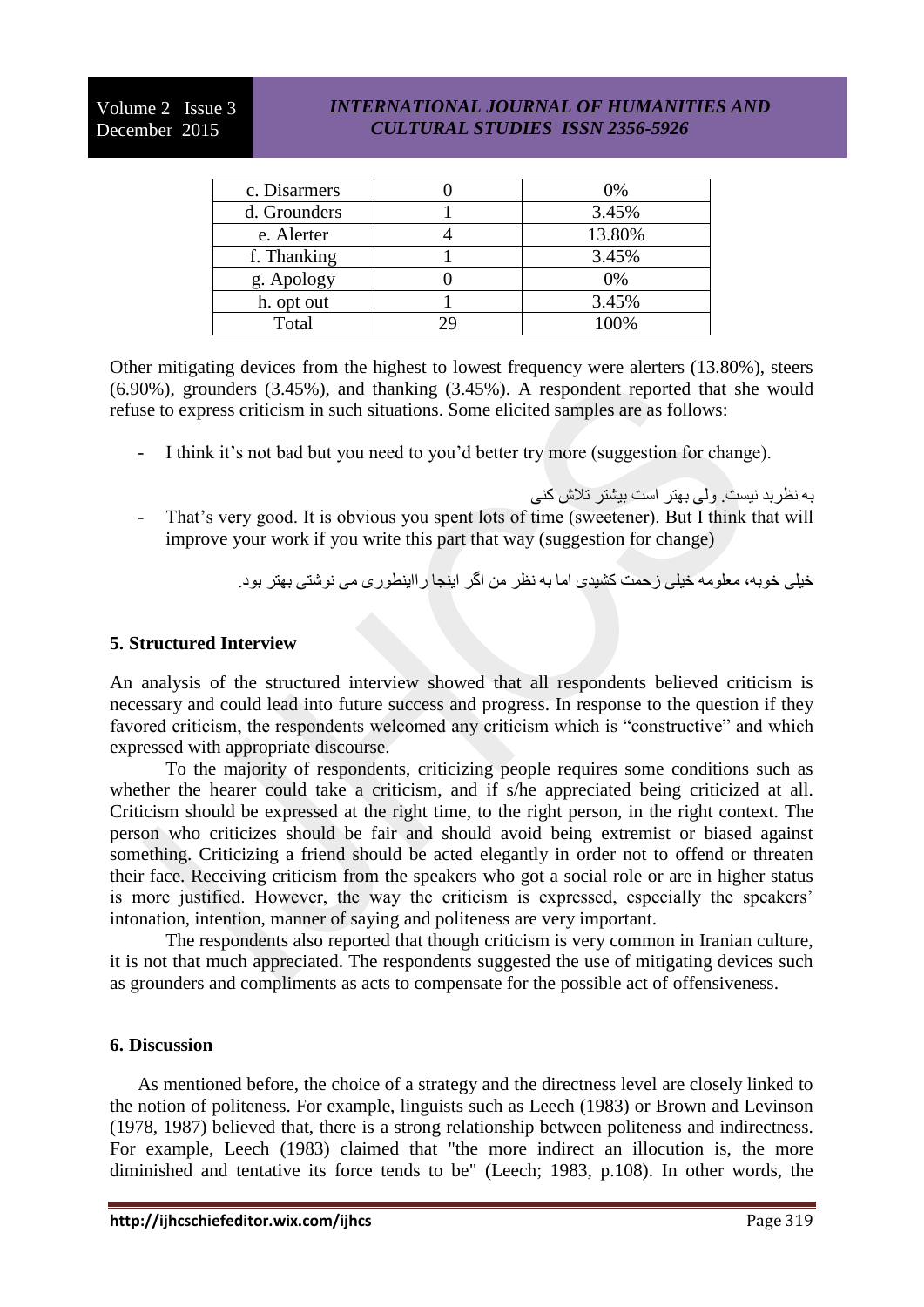illocution*I want you to answer the phone*, verbalized by a speaker is perceived to be less polite than *Would you mind answering the phone?* Because it is more direct. In that sense, a direct criticism with a negative evaluation would probably not be welcomed because it would be perceived as an impolite act for it threatens both *šaxsiat* and *ehteram* of Iranian Face. As Brown and Levinson (1987) pointed out, face needs to be continually attended to in the process of communication and face-threatening speech acts; therefore, it is needed to be softened so that politeness is achieved.

Results of this study indicated that the choice of a criticism strategy and the directness level are highly influenced by the relative power of the speaker, social distance between interlocutors, and rank (degree of imposition). The findings suggested that Persian respondents favored direct criticism strategies more than indirect criticism strategies in the situation of high social status and high social distance relative to the interlocutor. Accordingly, situations which involved interaction between friends with equal statuses, direct criticisms were accepted since friends can criticize friends easier when they are asked to do so. The findings of this study showed that direct criticism strategies were the most frequent ones in such situations. In other words, interlocutors felt more comfortable to express a direct negative evaluation to an interlocutor of equal status and low social distance. This is in line with Salmani Nodushan (2008) who found that Persian native speakers use more direct strategies when the social distance is low.

Moreover, results of the interview also supported this argument since the respondents believed that a friend has the right to criticize, but their criticism is more appreciated when they are asked to do so (situation #4) for which their criticism is considered what is referred to as "constructive" criticism. Despite the fact that the food situation involved an interaction between two friends some respondents yet reported that they would opt out providing any negative comments on the food since they believed the friend took the burden of preparing food and that they had been guests and it was not worth threatening their face and damage the friend's favor. Their friend might feel embarrassed so this might be the reason behind opting out.

The analysis demonstrated that there was a relatively low preference for indirect strategies, when criticism were directed towards juniors, instead there were many direct criticisms employed by the participants who hold higher power status than the addressees such as the boss and the professor situations. The respondents reported that a professor has the right to criticize the students because he has the status to do so. Thus, not only is the directness level supported by higher power, butit is also the social expectations or entitlements that a person in such a position effectively claims for himself in his interactions with others. In other words, people within the Iranian society regard themselves as having a range of rights and obligations in relation to other people and they typically base these on different factors such as agreements and requirement, roles and positions, behavioral conventions, style and protocols. The essence of rights (and obligations) is that people expect that others should do or not do certain things in certain contexts. The basis of these expectations could be semi-legal, associated with a particular role, or simply just a social convention that has developed on the basis of what normally happens (Spencer-Oatey 2008, p.15). However, a professor's criticism should be in a way not to disregard students' efforts in preparing materials. Similarly, they reported that a boss has the right to criticize an employee using direct criticism strategies since his or her intention is to improve the function of the company. This perception is in line with the findings of the production questionnaire where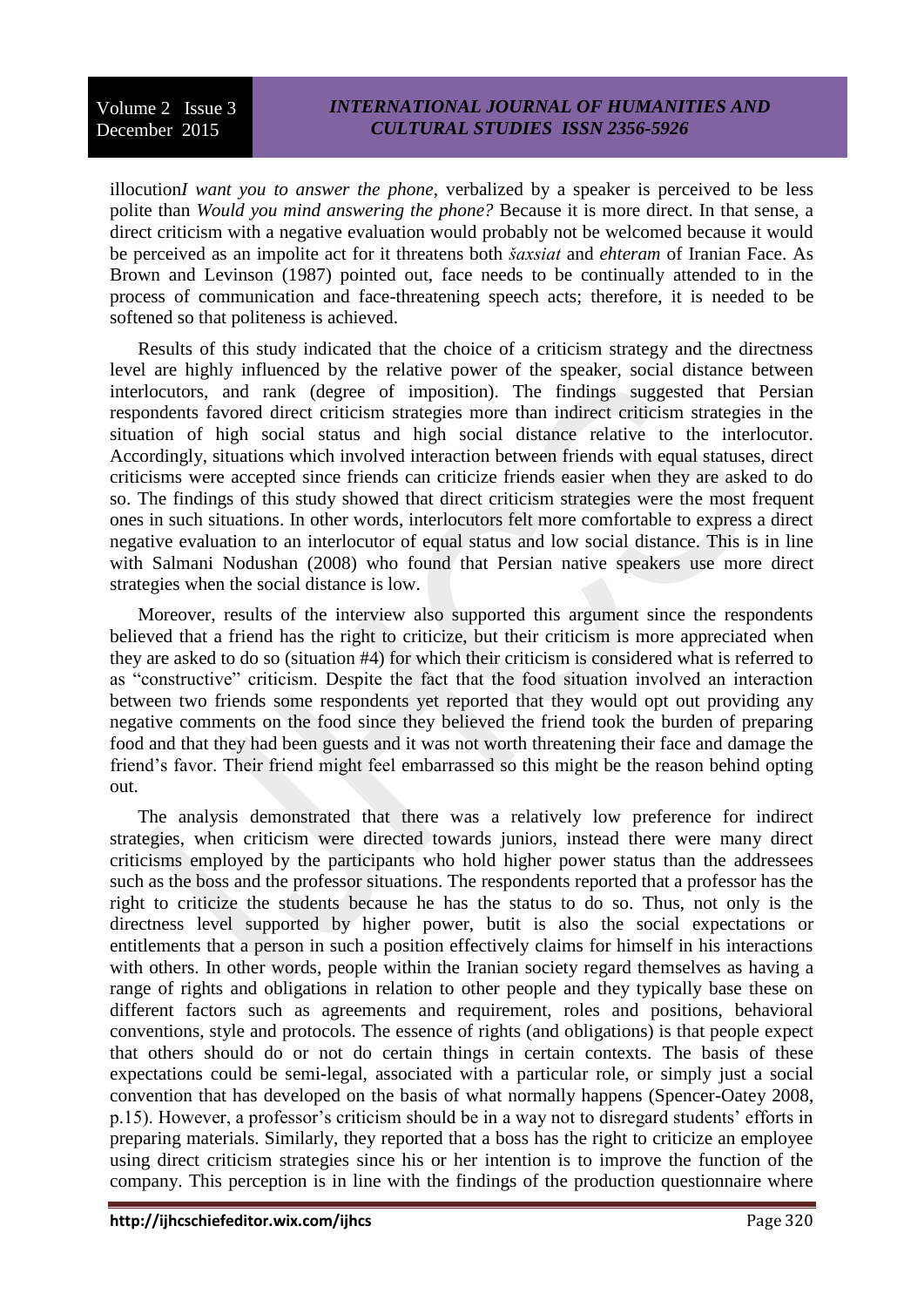the respondents used identifications of problem, disapproval and consequence are more frequent than other direct strategies.

The findings also showed that the respondents were bounded by their culture and tried to save the face of their interlocutors by using words that increase the degree of politeness through the use of mitigation. The overall findings showed that the use of direct strategies outnumbered that of indirect strategies and mitigating devices. However, the use of mitigating devices was more frequent than indirect strategies. This is in line with Farnia, Sohrabi, and Abdul Sattar's (2014) study of Persian native speakers of speech act of suggestion in which Persians used more directive strategies than conventionalized form and indirect strategies to offer suggestions. Moreover, in their study, the use of mitigating devices outnumbers that of direct and indirect strategies.

#### **7. Conclusion**

The present paper was an examination of the speech act of criticism among Iranian native speakers of Persian. The speech act of criticism needs to be handled appropriately if harmonious relations are to be created and/or face to be maintained. There is no doubt that losing face is a painful experience and for this reason every participant in a Face Threatening Act(FTA) situation tries his/her best to maintain each other's face. Within the context of Iranian society, face is connected with people's sense of value, dignity and identity.This study showed that there are indeed different trends in choosing criticism strategies and the directness level in relation to social variables of power and distance. Alongside these variables, politeness strategies are affected by the fact that within Iranian society people regard themselves as having a range of rights and obligations in relation to other people; therefore, a criticism posed by a boss or a professor is part of the expectations and obligations of that role or position. This is also a part of the social norms in this society, i.e. "a standard of behavior shared by a social group, commonly understood by its members as authoritative or obligatory for them" (Anderson, 2000, p.17). The overall findings showed that the use of direct strategies outnumbered that of indirect strategies and mitigating devices. However, one distinctive feature of the present data was that politeness is achieved through the use of mitigating devices. In other words, the purpose of the use of mitigating devices is to maintain their face, i.e. šaxsiat and ehteramin social interactions when a criticism is made.

#### **Acknowledgement**

"The research reported in this paper was supported in part by a grant from Payame Noor University, Iran, for which I am grateful."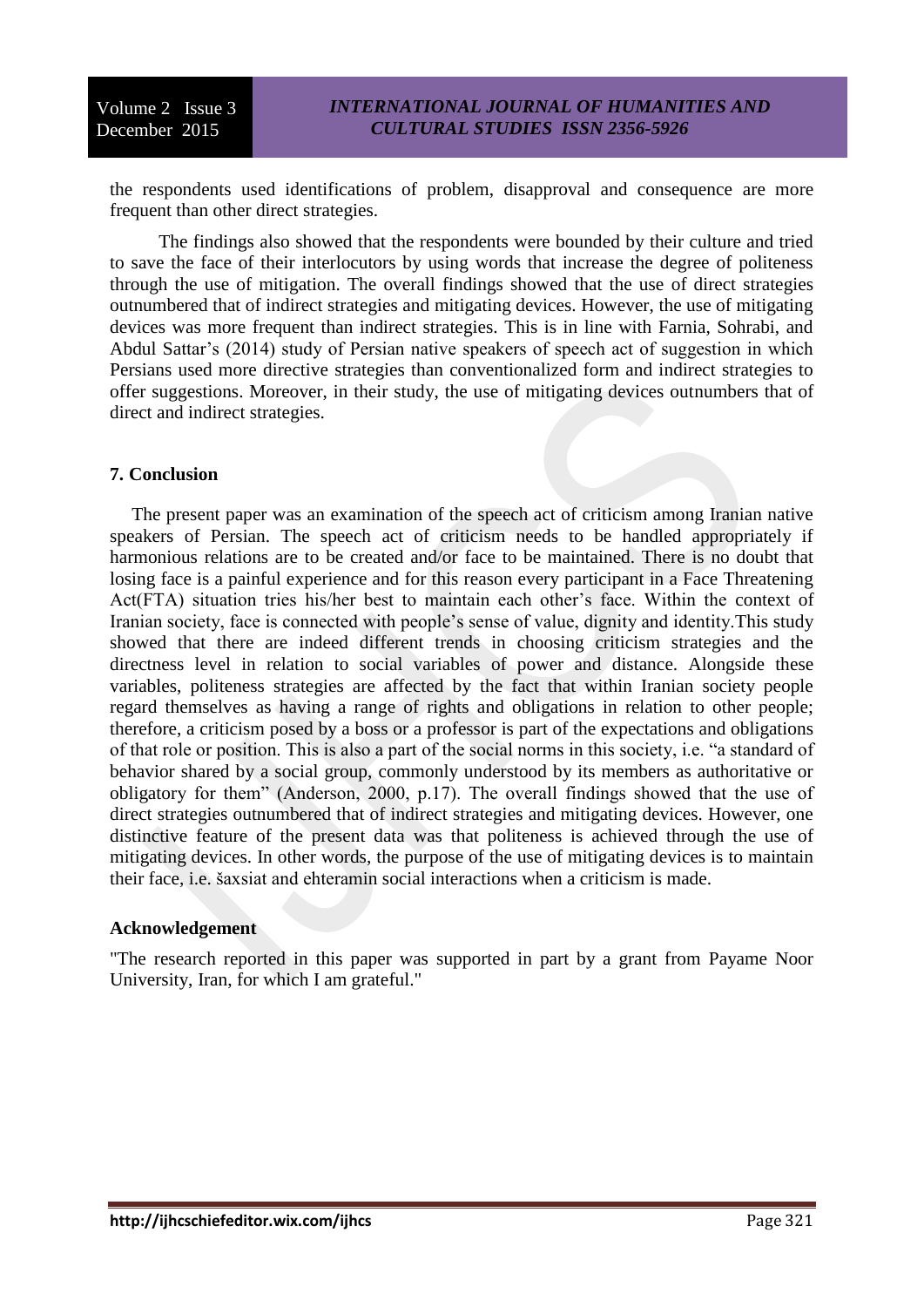#### **References**

- Austin, J.L., (1962). *How To Do Things With Words*.2nd Edition, ed. J.O. Urmson and M. Sbisá. Cambridge, MA: Harvard University Press.
- Anderson, E.(2000). Beyond homo economicus: New developments in theories of social norms. *Philosophy and Public Affairs,* 29 (*2*), 170--200.
- Bardovi- Harlig, K. &Domyei, Z. (1998). Do language learners recognize pragmatic violations? Pragmatic vs., grammatical awareness in instructed L2 learning.*TESOLQuarterly*, *32*, 233-259.
- Bella, S. 2011. Mitigation and politeness in Greek invitation refusals: Effects of length of residence in the target community and intensity of interaction on non-native speakers' performance. Journal of Pragmatics, 43(6): 1718-1740.
- Bellinger, D., Gleason, J.(1982).Sex differences in parental directives to young children. SexRoles 8, 1123–1139.
- Brown, P. and S. Levinson. (1978). Universals of language usage: politeness phenomena' in E. Goody (ed.). *Questions and Politeness.*Cambridge: Cambridge University Press.
- Brown, P., & Levinson, S. (1987). *Politeness: Some Universals in Language Usage*. Cambridge: Cambridge University Press.
- Blum-Kulka, S., House, J., & Kasper, G. (Eds.). (1989). *Cross-cultural pragmatics: Requests and apologies*. Norwood, NJ: Ablex.
- Caffi, C. (1999). On mitigation.*Journal of Pragmatics*, 31: 881–909.
- Ervin-Tripp, S. (1976). Is Sybil there? The structure of some American English directives.*Language in Society, 5*, 25-66.
- Faerch,C. & Kasper, G.(1989). Internal and external modification in interlanguage request realisation. In S. Blum-Kulka, J. House and G. Kasper (Eds.), *Cross-Cultural Pragmatics: Requests and Apologies,* (pp.221-247). Norwood, New Jersey: Ablex Publishing.
- Farnia,M., Sohrabi, A. and Abdul Sattar, H. Q. (2014**).** A Pragmatic Analysis of Speech Act of Suggestion among Iranian Native Speakers of Farsi. *JELTA*, 2*(2)*, 48-61.
- Fouser, R. (1997). *Pragmatic transfer in highly advanced learners: some preliminary findings*. Dublin: Centre for Language and Communication Studies Occasional Papers No. 50.

Fraser, B. (1990). Perspectives on politeness.*Journal of Pragmatics 14* (2), 219-236.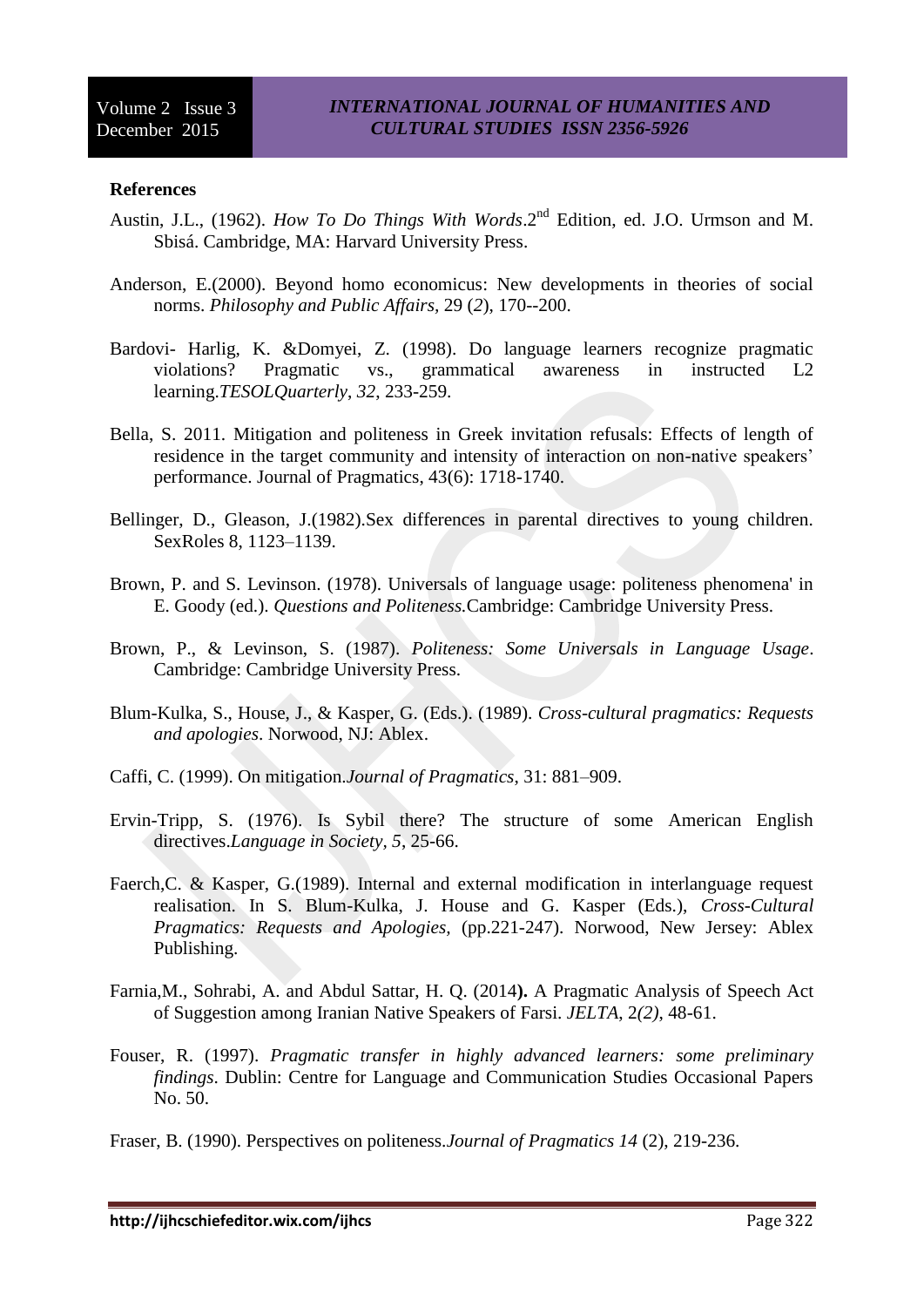- Goffman, E. (1967). *Interactional Ritual: Essays on Face-to-face Behavior*. New York: Double Day.
- Holmes, J. (1986). Compliments and compliment responses in New Zealand English. *Anthropological Linguistics,*28(4):485‐508.
- Herbert, R. K., & Straight, H. S. (1989). Compliment-rejection versus compliment-avoidance: Listener-based versus speaker-based pragmatic strategies, *Language and Communication*, *9*(1), 35-47.
- Hyland, K. (2000). Disciplinary discourses: Social interactions in academic writing. London:Longman.
- Hudson, T., Detmer, E., & Brown, J. D. (1995).*Developing prototypic measures of crosscultural pragmatics.*Honolulu, HI: Second Language Teaching & Curriculum Center, University of Hawaii.
- Kasper, G. (1989). Variation in interlanguage speech act realisation. In S. Gass, C. Madden, D. Preston and L. Selinker, (Eds.),*Variation in second language acquisition* (pp.37-58). Clevedon: Multilingual Matters.
- Kasper, G., &Roever, C. (2005).Pragmatics in second language learning. In E. Hinkel (Ed.),*Handbook of research in second language learning and teaching* (pp. 317-334). Mahwah,NJ: Erlbaum.
- Koutlaki, S. (2002). Offers and expressions of thanks as face enhancing acts: Tæ'arof in Persian. *Journal of Pragmatics*, 34(12), 1733-1756.
- Laver, J. (1981).Linguistic routines and politeness in greeting and parting. In F. Coulmas (Ed.): 289-304.
- Leech, G. (1983). *Principles of Pragmatics*. London: Longman.
- Min, S. C. (2008). Study on the differences of speech act of criticism in Chinese and English. *US-China Foreign Language*, *6*(3), 74-77.
- Nguyen, M. (2005).*Criticizing and responding to criticism in a foreign language: A study of Vietnamese learners of English.* Unpublished doctoral thesis. Auckland:The University of Auckland.
- Nguyen, T. T. M. (2008). Modifying L2 criticisms: How learners do it?. Journal of Pragmatics, 40(4), 768-791.
- Olshtain, E. Cohen, A., D., 1983. Apology: a speech act set. In: Wolfson, N., Judd, E. (Eds.), Sociolinguistics and Language Acquisition, Newbury House. Rowley, Mass, pp. 18–35.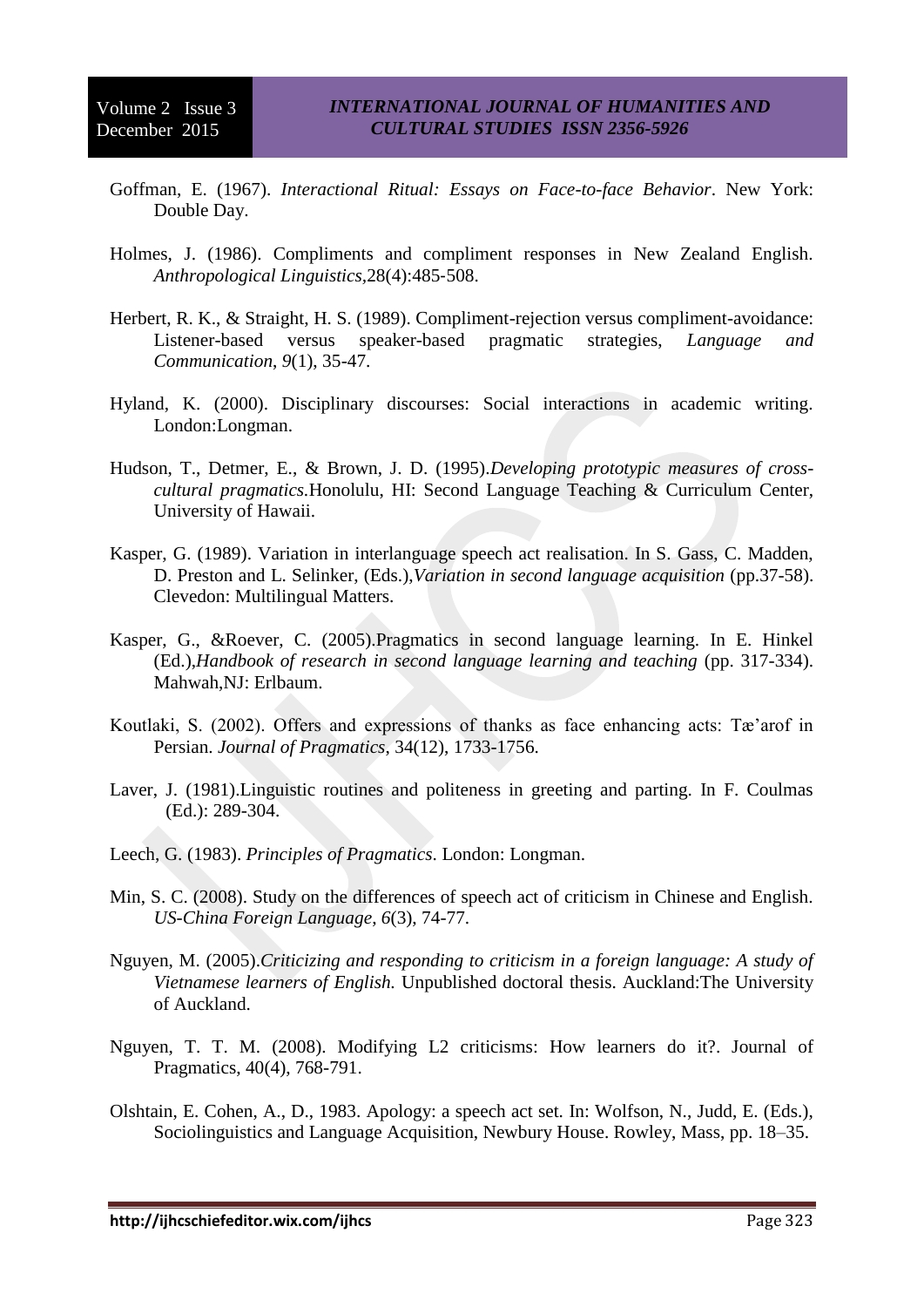- Safont Jorda, M. P. (2003). Metapragmatic awareness and pragmatic production of third language learners of English: A focus on request acts realisations. *International Journal of Bilingualism,* 7(1), 43-69.
- Salmani Nodoushan, Mohammad Ali (2008), Persian requests: Redress of face through indirectness. *Iranian Journal of Language Studies (IJLS),* 2(3), 257-280.
- Scott, S. (2002). Linguistic feature variation within disagreements: an empirical investigation. Text 22 (2), 301–328.
- Taguchi, N. (2006). Analysis of appropriateness in a speech act of request in L2 English. Pragmatics, *16* (4)513-533
- Tracy, K., Van Dusen, D., Robinson, S.(1987). Good and bad criticism: a descriptive analysis. *Journal of Communication,* 37, 46–59.
- Searle, J. (1975). Indirect speech acts. In P. Cole & J. Morgan (Eds.), *Syntax andsemantics. Vol. 3: Speech Acts*. New York: Academic Press.
- Searle, J. (1979). *Expression and Meaning: Studies in the Theory of Speech Acts*. New York, Cambridge University Press.
- Spencer-Oatey, H. (2008). *Culturally speaking: Culture, communication and politeness theory*: Continuum International Publishing Group.
- Wierzbicka, A. (1987). *English Speech Act Verbs.A Semantic Dictionary*.Marrickville: Academic Press Australia.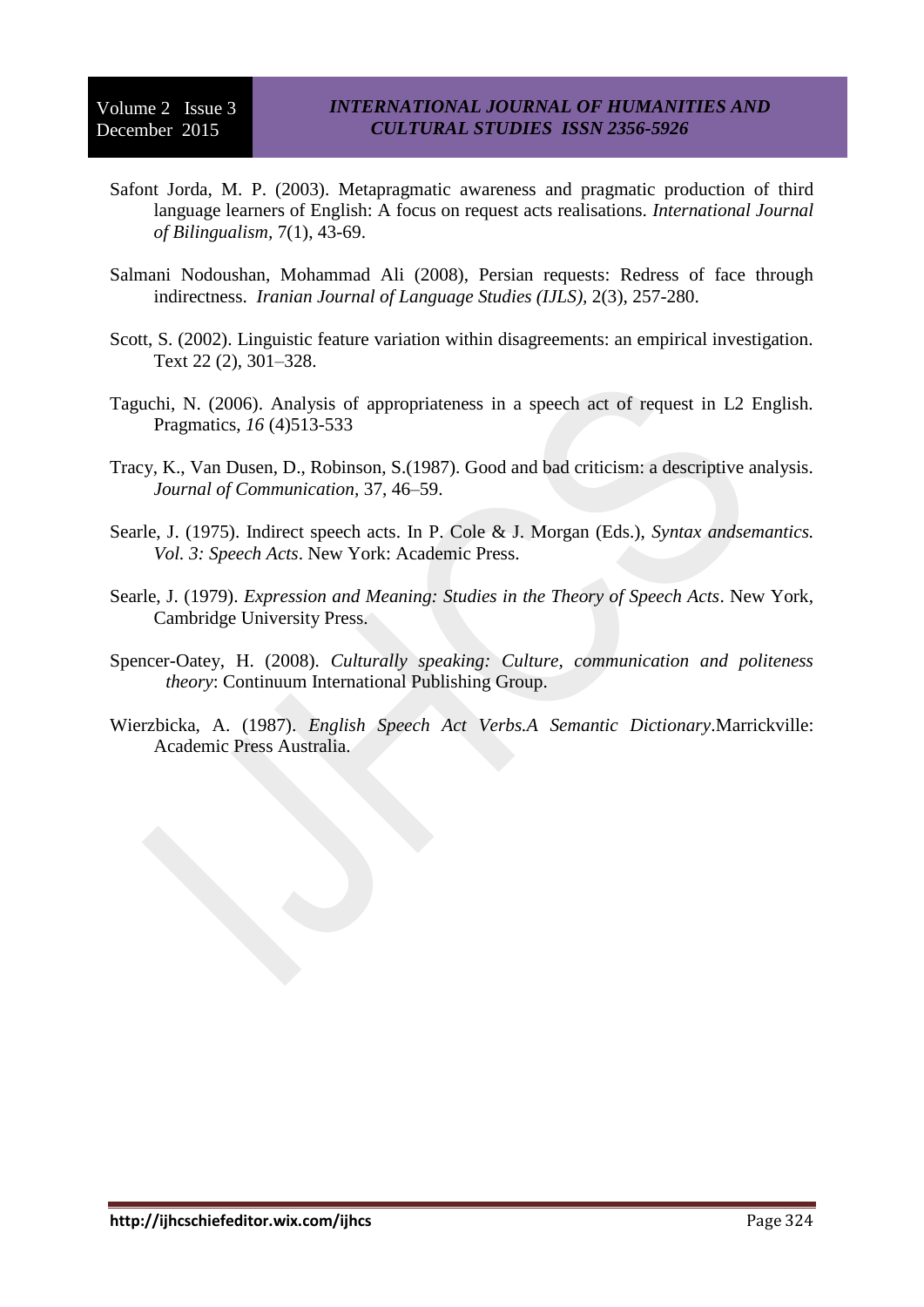## **Appendix A: Coding Scheme**

Nguyen's (2005) coding scheme of the speech act of criticism

| <b>Type</b>         | <b>Characteristics</b>                                                                  | <b>Example</b>                   |
|---------------------|-----------------------------------------------------------------------------------------|----------------------------------|
| 1. Direct criticism | Explicitly pointing out the<br>problem with H's choice/ actions/<br>work/products, etc. |                                  |
| a. Negative         | Usually expressed via evaluative                                                        | "I think ah it's not a good      |
| evaluation          | adjectives with negative meaning                                                        | way                              |
|                     | or evaluative adjective with                                                            | to support to one's idea         |
|                     | positive meaning plus negation.                                                         | (L),                             |
|                     |                                                                                         | "Umm that's not really a<br>good |
|                     |                                                                                         | sentence" (NE).                  |
| b. Disapproval      | Describing S's attitude towards                                                         | "I don't like the way you        |
|                     | H's choice, etc.                                                                        | write                            |
|                     |                                                                                         | that ah "I'm convinced"          |
|                     |                                                                                         | about<br>the idea" or "in        |
|                     |                                                                                         | my<br>opinion"                   |
| c. Expression of    | Usually realized by means of                                                            | "I don't quite agree with        |
| disagreement        | negation word "No" or                                                                   | you                              |
|                     | performatives "I don't agree" or "I                                                     | with some points (.) about       |
|                     | disagree" (with or without modal)                                                       | the                              |
|                     | or via arguments against H.                                                             | conclusion" $(L)$ , "I don't     |
|                     |                                                                                         | really                           |
|                     |                                                                                         | agree with you $\langle as$      |
|                     |                                                                                         | strongly                         |
|                     |                                                                                         | $as$ you put it here" (NE).      |
| d. Identification   | Stating errors or problems found                                                        | "And there are some              |
| of problem          | with H's choice, etc.                                                                   | incorrect                        |
|                     |                                                                                         | words, for example               |
|                     |                                                                                         | "nowadays"                       |
|                     |                                                                                         | $(L)$ , "You had a few           |
|                     |                                                                                         | spelling<br>mistakes" (NE).      |
| e. Statement of     | Usually expressed by means of                                                           | "I can't understand" $(L)$ ,     |
| difficulties        | such structures as "I find it difficult                                                 | $\lq G$                          |
|                     | to understand", "It's difficult to                                                      | find it difficult to             |
|                     | understand"                                                                             | understand                       |
|                     |                                                                                         | your idea" (L).                  |
| f.Consequences      | Warning about negative                                                                  | "Someone who don't-              |
|                     | consequences or negative effects                                                        | doesn't                          |
|                     | of                                                                                      | agree with you (.) would         |
|                     | H's choice, etc for H himself or                                                        | straight away read that          |
|                     | herself or for the public.                                                              | and                              |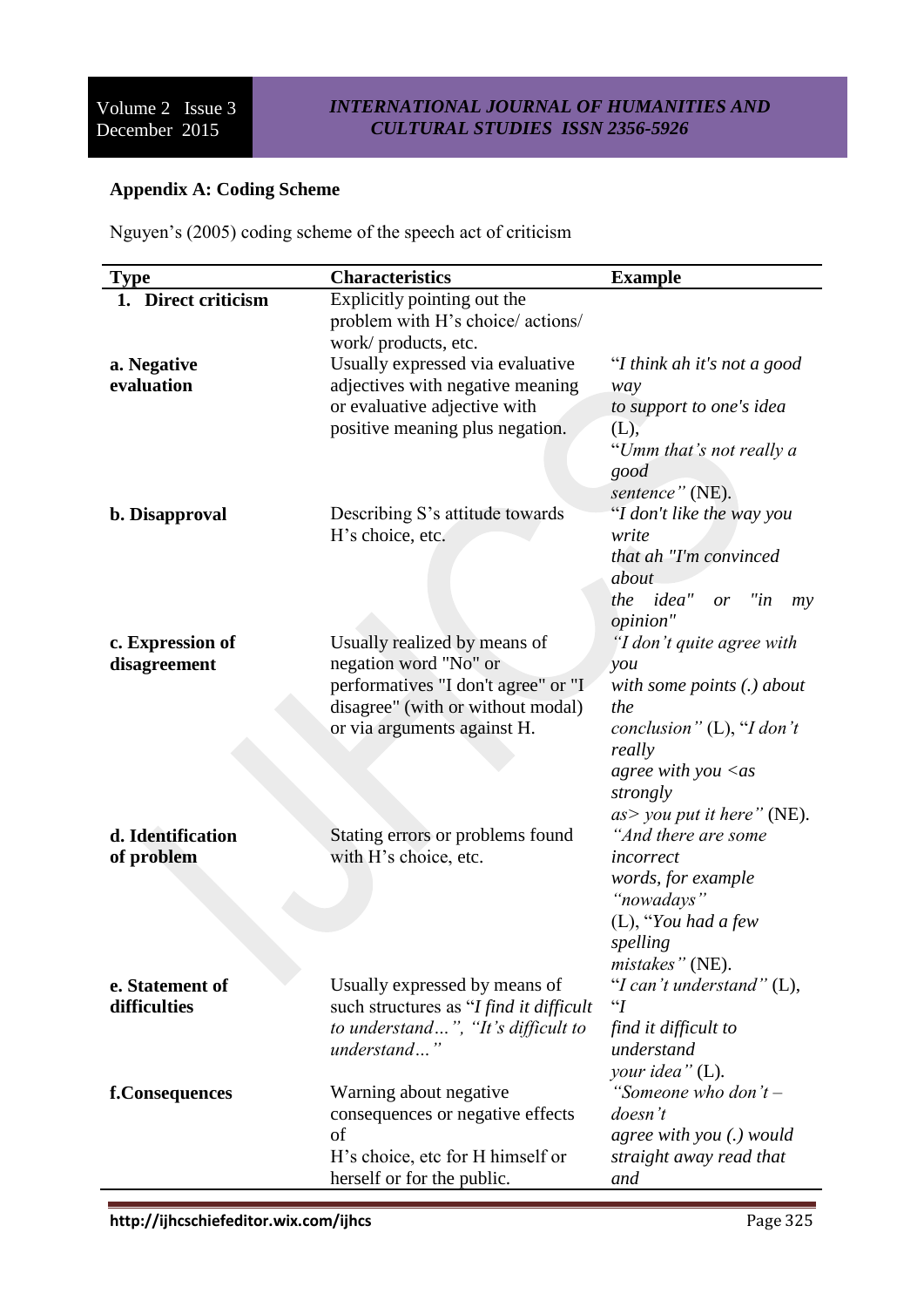|                             |                                                                                                                                                                                          | turn off."                                                                                                                                                                            |
|-----------------------------|------------------------------------------------------------------------------------------------------------------------------------------------------------------------------------------|---------------------------------------------------------------------------------------------------------------------------------------------------------------------------------------|
| 2. Indirect<br>criticisms:  | Implying the problems with H's<br>choice/ actions/ work/ products,<br>etc.                                                                                                               |                                                                                                                                                                                       |
| a. Correction               | Including all utterances which<br>have the purpose of fixing errors<br>by asserting specific alternatives to<br>H's choice, etc.                                                         | "safer" not "safe",<br>comparison"<br>$(L)$ , "And you put "their"<br><i>think t-h-e-r-e</i> " (NE).                                                                                  |
| b. Indicating<br>standard   | Usually stated as a collective<br>obligation rather than an<br>obligation for H personally or as a<br>rule which S thinks is commonly<br>agreed upon and applied to all.                 | "Theoretically, a<br>conclusion<br>needs to be some sort of a<br>summary" $(L)$ .                                                                                                     |
| c. Preaching                | Usually stated as guidelines to H,<br>with an implicature that H is<br>incapable of making correct<br>choices otherwise.                                                                 | "The following statement"<br>is<br>meant to help you. You<br>see,<br>anyone can have an<br>opinion,<br>but the issue is whether<br>they<br>can back it up".                           |
| d. Demand for<br>change     | Usually expressed via such<br>structures as "you have to", "you<br>must", "it is obligatory that" or<br>"you are required" or "you need",<br>"it is necessary".                          | "You must pay attention to<br>grammar", "You have to<br>talk about your opinion in<br>your<br>summary".                                                                               |
| e. Request for<br>change    | Usually expressed via such<br>structures as "will you ?", "can<br>you ?", "would you ?" or<br>imperatives (with or without<br>politeness<br>markers),<br><b>or</b><br>want<br>statement. | "I still want you to<br>consider<br>some points", "What I<br>would have liked to have<br>seen is<br>like a definite theme from<br>the<br>start like you're just<br>TA:LKING about it" |
| f. Advice about<br>change   | Usually expressed via the<br>performative "I advise you ", or<br>structures with "should" with or<br>without modality                                                                    | "I mean conclusion should<br>have<br>sort<br>some<br>οf<br>improvement".                                                                                                              |
| g. Suggestion<br>for change | Usually expressed via the<br>performative "I suggest that " or<br>such structures as "you can", "you<br>could", "it would be better if" or"<br>why don't you" etc.                       | "I think if you make a full<br>stop<br>in here the $ah(.)$ this<br>sentence is<br>clear is clear", "It could                                                                          |